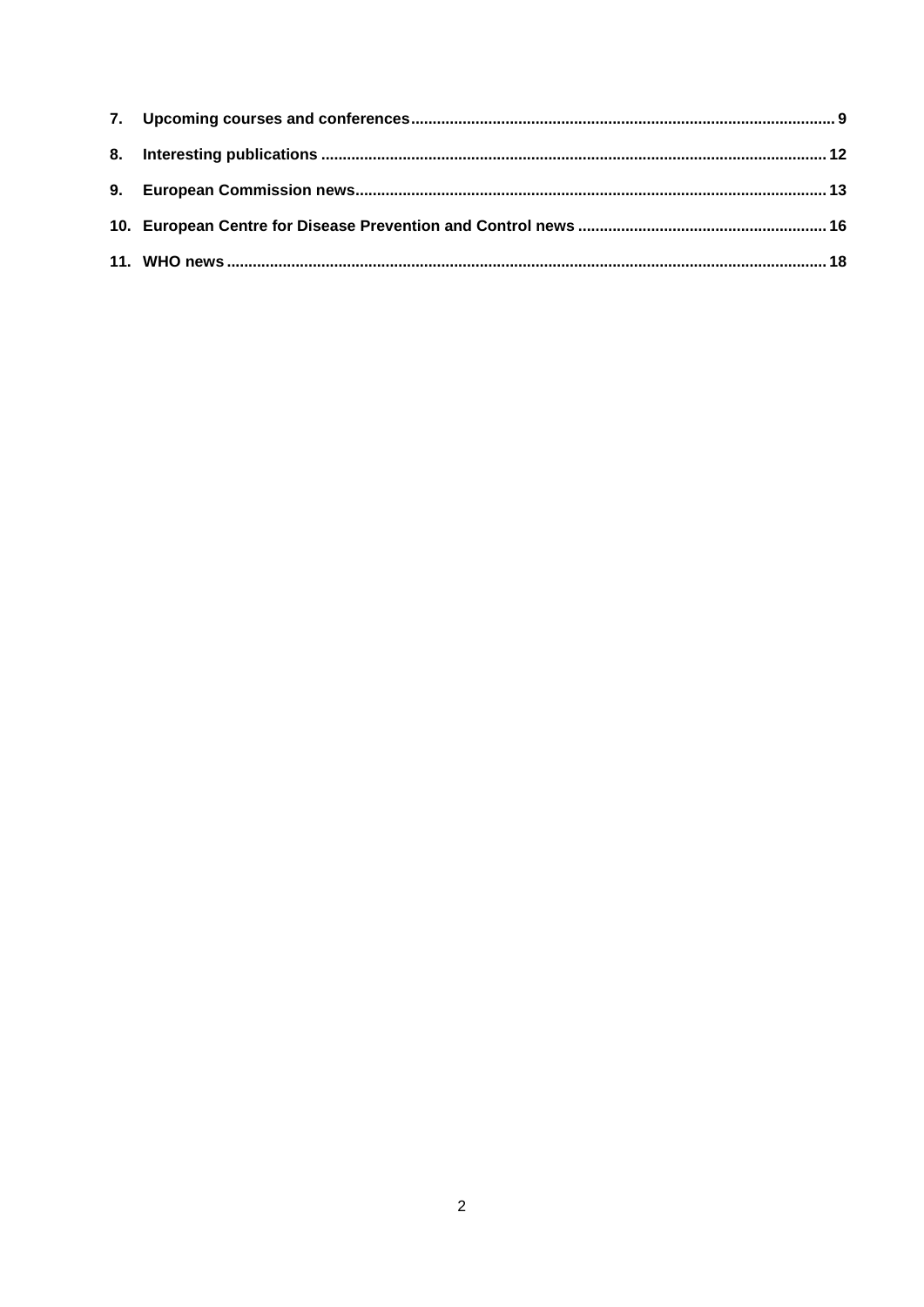# <span id="page-2-0"></span>**1. EUPHA update**

EUPHA is excited to announce two new institutional members.

# <span id="page-2-1"></span>**Luxembourg Institute of Health**

[Luxembourg Institute of Health](https://www.lih.lu/) is a public biomedical research organisation. Striving for excellence, its researchers, by their creativity, enthusiasm and commitment, generate knowledge on disease mechanisms and contribute to the development of new diagnostics, preventive strategies, innovative therapies and clinical applications that impact the healthcare of Luxembourgish and European citizens.

# <span id="page-2-2"></span>**Italian National Agency for Regional Health Services (Agenas)**

[The National Agency for Regional Health Services \(Agenas\)](http://www.inahta.org/our-members/members/agenas/) is a public agency founded in 1993 as a technical-scientific body of the Ministry of Health. The objectives of the Agency are essentially to promote innovation and quality in health care, to perform comparative analysis of the cost and effectiveness of the services offered to the public and to provide technical support to the Ministry of Health (MoH) and the Regions. The Agency also participates in several projects co-financed by the European Union and coordinates health research programs financed by the Ministry of Health.

# <span id="page-2-3"></span>**EUPHA calls upon institutional investors to disinvest from the tobacco industry**

The tobacco industry manufactures a product that will kill half of those who use it in the way that is intended. Many institutional investors continue to invest in the tobacco industry. EUPHA believes that such engagement with the tobacco industry is futile. We see no evidence that the industry has changed its ways. Following the success of [Tobacco Free Portfolios](http://www.tobaccofreeportfolios.org/) in Australia, we call upon institutional investors in Europe to follow the lead of a growing number of investors in Australia and publically disinvest in this disreputable and ultimately doomed industry. Read the Press Release [here.](https://eupha.org/repository/advocacy/Disinvest_from_tobacco_industry_Press_Release.pdf)

# <span id="page-2-4"></span>**EUPHA calls for the widespread adoption of sugar taxes in Europe**

EUPHA enthusiastically welcomes the decision by the United Kingdom government to implement a tax on sugar sweetened beverages, adding to the welcome already expressed by our member organisation, the UK Faculty of Public Health. EUPHA calls upon European governments to follow the approach taken by the UK government, as part of a comprehensive strategy against obesity and encourages the European public health community to learn from those activists in Berkeley who were so successful in standing up to powerful vested interests. Read the Press Release [here.](https://eupha.org/repository/advocacy/Sugar_tax.pdf)

We encourage our member associations to distribute the press releases in their own countries.

# <span id="page-2-5"></span>**6th European Conference on Migrant and Ethnic Minority Health, EUPHA MEMH 2016**



## **Oslo, 23-25 June 2016**

Theme of the 6th European Conference on Migrant and Ethnic Minority Health is **'Equity – the Policy Practice Gap'**. Plenary sessions and presentations will focus on socio-demographic and political determinants for health and the policy environment with relevance for migrants, ethnic minorities, asylum seekers, refugees, undocumented migrants. Other topics include: access and quality of health care services; disparities and inequities, social exclusion and marginalization, health system responsiveness to diversity empowerment and levers for change, etc. **More information:** [EUPHA MEMH 2016.](http://eupha-migranthealthconference.com/)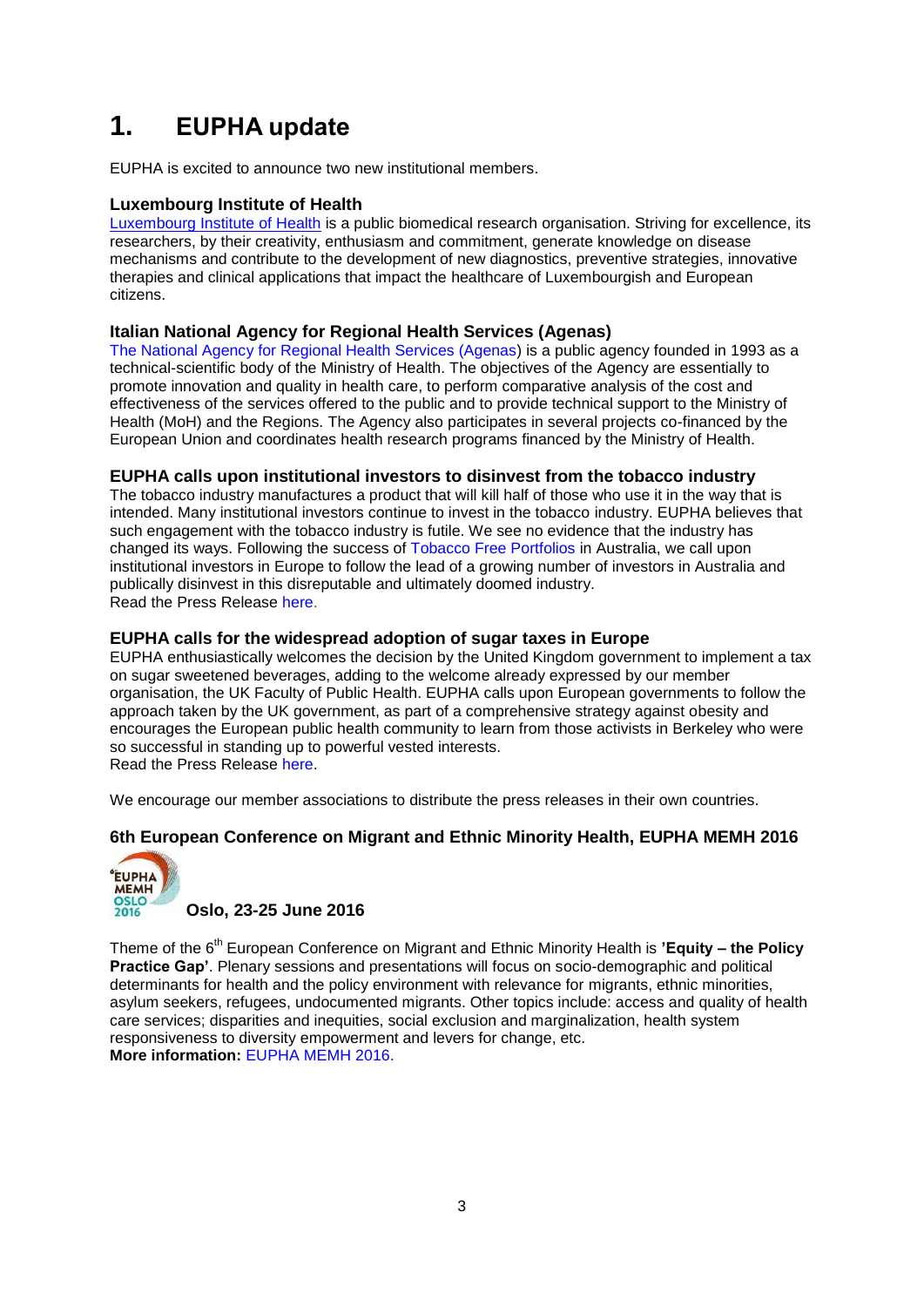# <span id="page-3-0"></span>**2. European Public Health Conference**





# **9th European Public Health Conference: All for Health, Health for All Austria Centre Vienna, 9 - 12 November 2016**

The theme for the 9th EPH Conference is 'All for Health, Health for All'. Plenary sessions with speakers from around the world focus on:

**From Ottawa to Vienna: 30 Years of the Ottawa Charter**: celebrating the 30th anniversary of the Ottawa Charter. Where are we now and where should we go?

**Health for All**: highlighting the importance of good health and access to health care for all. **All for Health**: looking outside the traditional fields of public health. Are other fields aware that their work has an impact on health?

**Health Technologies**: E-health, telemedicine, health apps, smart watches, ambient assisted technology and living. Where does that lead us?

**Achieving Health in Fragmented Systems**: exploring the relation between new forms of work, social solidarity, health insurance and health promotion.

# <span id="page-3-1"></span>**Registration**

[Registration](https://ephconference.eu/) for the 9th EPH Conference opens 1 March 2016. You can benefit from early bird registration fees until 1 September. We are expecting over 1,200 delegates. Meet your colleagues at the largest public health event in Europe and register early to benefit from the reduced rates.

Early bird registration fees for EUPHA and ÖGPH members are EUR 600. Non-members pay EUR 680, Early career professionals pay EUR 420 (all including VAT).

Preconferences can be booked online once the preconference programme is completed in May. At all times they can be added to your earlier made registration by contacting us at [registration@ephconference.eu.](mailto:registration@ephconference.eu)

## <span id="page-3-2"></span>**Abstract Submission open until 1 May**

Abstract submission does not have to be confined to the conference theme 'All for Health – Health for All'. Abstracts are invited for workshops, oral presentations, pitch presentations and posters. Prizes will be awarded for the best oral, poster and early career professional's presentation. Do not miss the opportunity to be recognised for your hard work. Abstracts and workshop proposals can be submitted [here](https://ephconference.eu/)**.**

# <span id="page-3-3"></span>**3. EUPHA members update**

## <span id="page-3-4"></span>**EUPHA Research Lead [Peter Groenewegen appointed as co-director of the](http://www.euprimarycare.org/news/prof-peter-groenewegen-co-director-venice-summer-school-2016)  [Observatory Venice Summer School 2016](http://www.euprimarycare.org/news/prof-peter-groenewegen-co-director-venice-summer-school-2016)**

EUPHA Research Lead and senior researcher at NIVEL, The Netherlands, Prof Peter Groenewegen has been appointed as co-director of the Venice Summer School. This year's theme is: "Primary health care: innovating for integrated, more effective care" and it will be held from 24 -30 July 2016 at Isola di San Servolo, Venice, Italy. Building on participants' own knowledge and expertise, the [Summer School](http://theobservatorysummerschool.org/) will systematize and interpret primary care reform innovations and their implementation, provide tools to assess the performance of primary care systems, address how integrative and integrated primary health care systems can serve whole populations and address the integration between health care/public health and social services.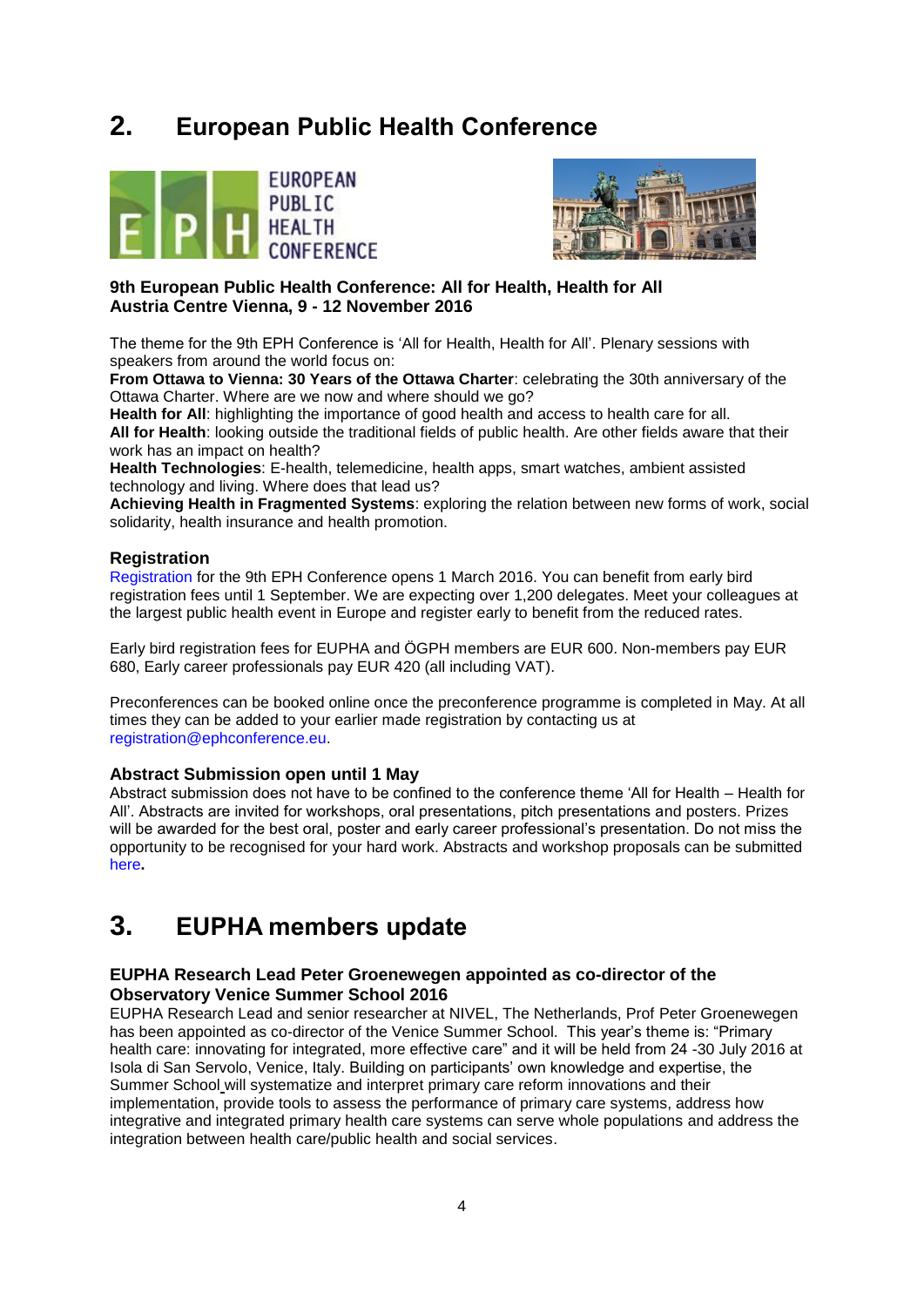# <span id="page-4-0"></span>**CFHI and EUPHAnxt partnership**

Following the appointment of Director of European Engagement in August 2015, Child Family Health International (CFHI) and EUPHAnxt, the student and young professional association of the European Public Health Association, have partnered to bring ethically-based global health educational internships to European students and young professionals in the field of public health <http://www.prweb.com/releases/2015/12/prweb13145134.htm>

# <span id="page-4-1"></span>**4. European Journal of Public Health**



[The European Journal of Public Health](http://eurpub.oxfordjournals.org/) is a multidisciplinary journal in the field of public health. The EJPH is published bimonthly. The journal provides a forum for discussion and debate of current international public health issues with a focus on the European region. In 2014, the impact factor of the journal is at 2.591. The 5-year impact factor is 2.512. The EJPH is the official journal of EUPHA.

# **Eur J Public Health Table of Contents for April 1, 2016; Vol. 26, No. 2**

## **Editorials**

The Global Charter for the Public's Health Michael Moore, Martin McKee, Bettina Borisch, and Walter Ricciardi Eur J Public Health 2016 26: 207 **[\[Extract\]](http://eurpub.oxfordjournals.org/content/26/2/207.extract?etoc)** 

European Public Health News / EUPHA President's Column / EUPHA Office Column / Message from the WHO Regional Director for Europe / Message from Vytenis Andriukaitis, EU Commissioner for Health and Food Safety / 9th European Public Health Conference—'All for Health—Health for All' Martin McKee, Natasha Azzopardi-Muscat, Zsuzsanna Jakab, Vytenis Andriukaitis, and Floris Barnhoorn Eur J Public Health 2016 26: 364-367

[\[Extract\]](http://eurpub.oxfordjournals.org/content/26/2/364.extract?etoc)

## **Articles**

The impact of a school food aid program on household food insecurity Athanassios Petralias, Eleni Papadimitriou, Elena Riza, Margaret R. Karagas, Alexia B.A. Zagouras, Athena Linos, and on Behalf of the DIATROFI Program Research Team Eur J Public Health 2016 26: 290-296 [\[Abstract\]](http://eurpub.oxfordjournals.org/content/26/2/290.abstract?etoc)

Expectation of sickness absence duration: a review on statements and methods used in guidelines in Europe and North America Wout E. L. de Boer, S. Mohsen Mousavi, George L. Delclos, Fernando G. Benavides, Mercedes Lorente, and Regina Kunz Eur J Public Health 2016 26: 306-311 [\[Abstract\]](http://eurpub.oxfordjournals.org/content/26/2/306.abstract?etoc)

Workplace social capital and risk of long-term sickness absence. Are associations modified by occupational grade? Reiner Rugulies, Peter Hasle, Jan Hyld Pejtersen, Birgit Aust, and Jakob Bue Bjorner Eur J Public Health 2016 26: 328-333 [\[Abstract\]](http://eurpub.oxfordjournals.org/content/26/2/328.abstract?etoc)

How have trends in lifespan variation changed since 1950? A comparative study of 17 Western European countries R. Seaman, A. H. Leyland, and F. Popham Eur J Public Health 2016 26: 360-362 [\[Abstract\]](http://eurpub.oxfordjournals.org/content/26/2/360.abstract?etoc)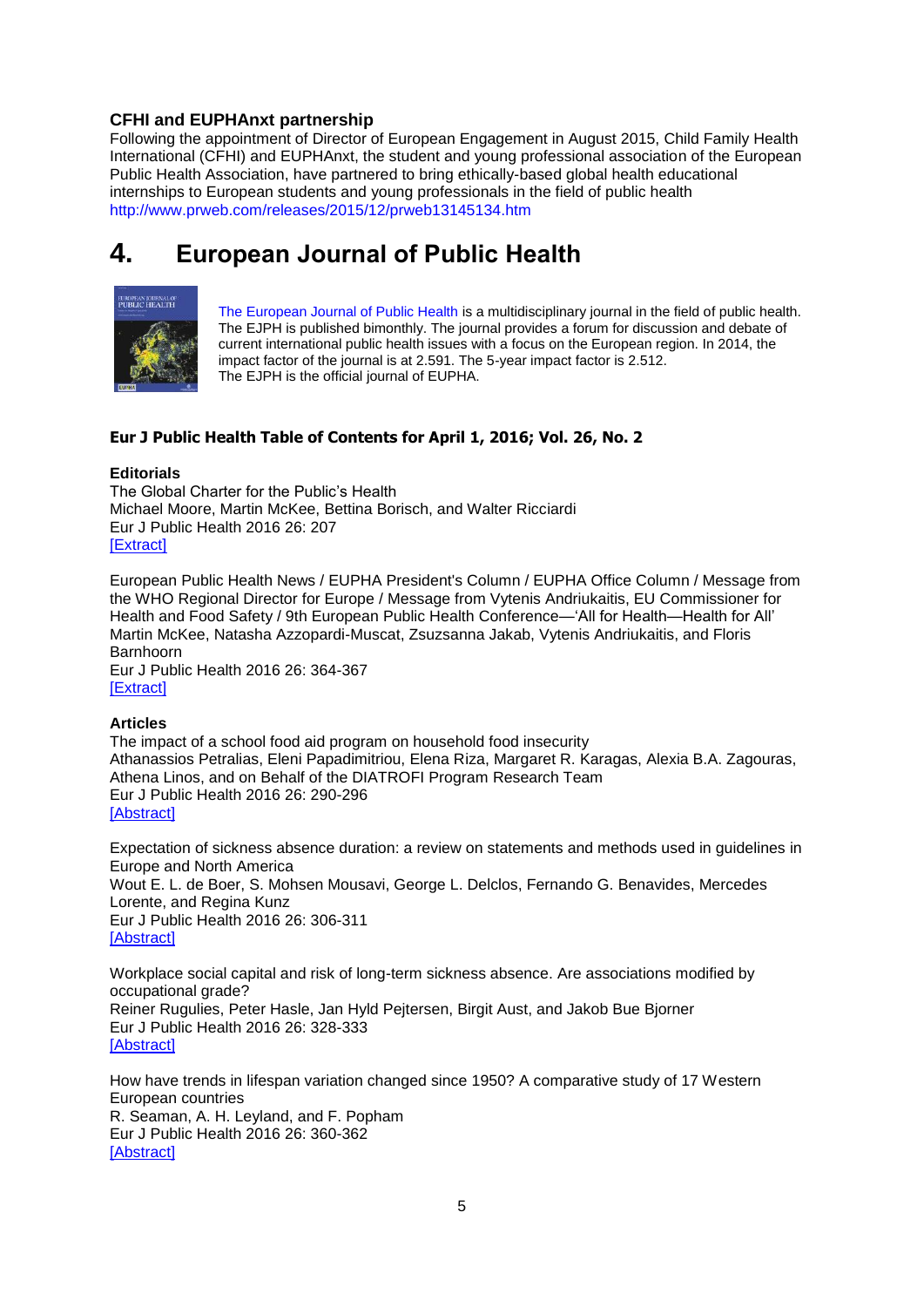# <span id="page-5-0"></span>**5. Call for proposals, job opportunities**

## <span id="page-5-1"></span>**Call for interest for European Reference Networks**

A call for highly specialised healthcare providers to establish European Reference Networks (ERNs) has opened and will run until **21 June 2016**. For relevant information and documents go to [http://ec.europa.eu/health/ern/implementation/call/index\\_en.htm](http://ec.europa.eu/health/ern/implementation/call/index_en.htm)

DG SANTE is organising an [info day](http://ec.europa.eu/health/ern/events/ev_20160407_en.htm) on **7 April 2016** to help candidates with the technicalities of the call for interest for ERNs and call for grants. The event will take place in Brussels on **7 April 2016**. As places are limited and priority will be given to potential candidates, interested stakeholders are invited to follow the event online. The web streaming link will be announced on the [event's web page](http://ec.europa.eu/health/ern/events/ev_20160407_en.htm) at the beginning of April.

# <span id="page-5-2"></span>**Call for commitments of the European Innovation Partnership on Active and Healthy Ageing**

The Call for Commitments of the European Innovation Partnership on Active and Healthy Ageing (EIP on AHA) is now open.

Organisations involved in developing, promoting or deploying innovative solutions for active and healthy ageing are kindly invited to register an account and submit projects to be implemented in the coming three years. The commitments are organised within action groups and must be in line with the overall priorities of the EIP on AHA.

The call will be open until **Friday 15 April 2016**. For further information, please see the [FAQ page](http://cts.vresp.com/c/?EHMANews/b984b0a575/d50d458cb2/792b9aa0e1) or visit the EIP on AHA dedicated [portal.](http://cts.vresp.com/c/?EHMANews/b984b0a575/d50d458cb2/58f9b93e0e)

### <span id="page-5-3"></span>**Call for abstracts Cross-cutting Informal Care and Professional Primary Care** Riga Latvian Society House, 5/6 September 2016

The conference scientific committee invites submissions of abstracts for presentations related to the scope and purpose of the conference**.**

<http://www.euprimarycare.org/riga/call-abstracts>

## <span id="page-5-4"></span>**World Federation of Public Health Associations**

The World Federation of Public Health Associations (WFPHA) invites member national public health associations in good standing to submit a bid to host the WFPHA's 16<sup>th</sup> World Congress on Public Health in 2020.

The deadline for submitting a bid is October 31, 2016. Please complete and return the completed 2020 Congress Bid template along with a provisional budget to the WFPHA Geneva office by email: [eleonora.decata@wfpha.org](mailto:eleonora.decata@wfpha.org)

<http://www.wcph2017.com/>

# <span id="page-5-5"></span>**Professorship for Public Health, University of Bremen**

University of Bremen, faculty of human and health sciences, Institute for Public Health and Nursing Research, offers a professorship for Public Health with a focus on health promotion and prevention <http://www.uni-bremen.de/en/berufungsverfahren.html>

## <span id="page-5-6"></span>**postdoctoral researcher, University of Porto**

The Institute of Public Health, University of Porto ISPUP), in Porto, Portugal is looking for a postdoctoral researcher within the scientific area of Health Services Research. CALL START AND FINISH DATES: 22nd March to 4th April 2016. For further information, please click here.

# <span id="page-5-7"></span>**6. Interesting news**

# <span id="page-5-8"></span>**ASPHER 50th Anniversary**

This year marks ASPHER's 50th anniversary will culminate in ASPHER's Annual Retreat to be held in Athens, 25 - 27 May. This will be a wonderful occasion to reflect on ASPHER's incredible fifty year history, and to start planning the next half century! We hope all ASPHER members will be present.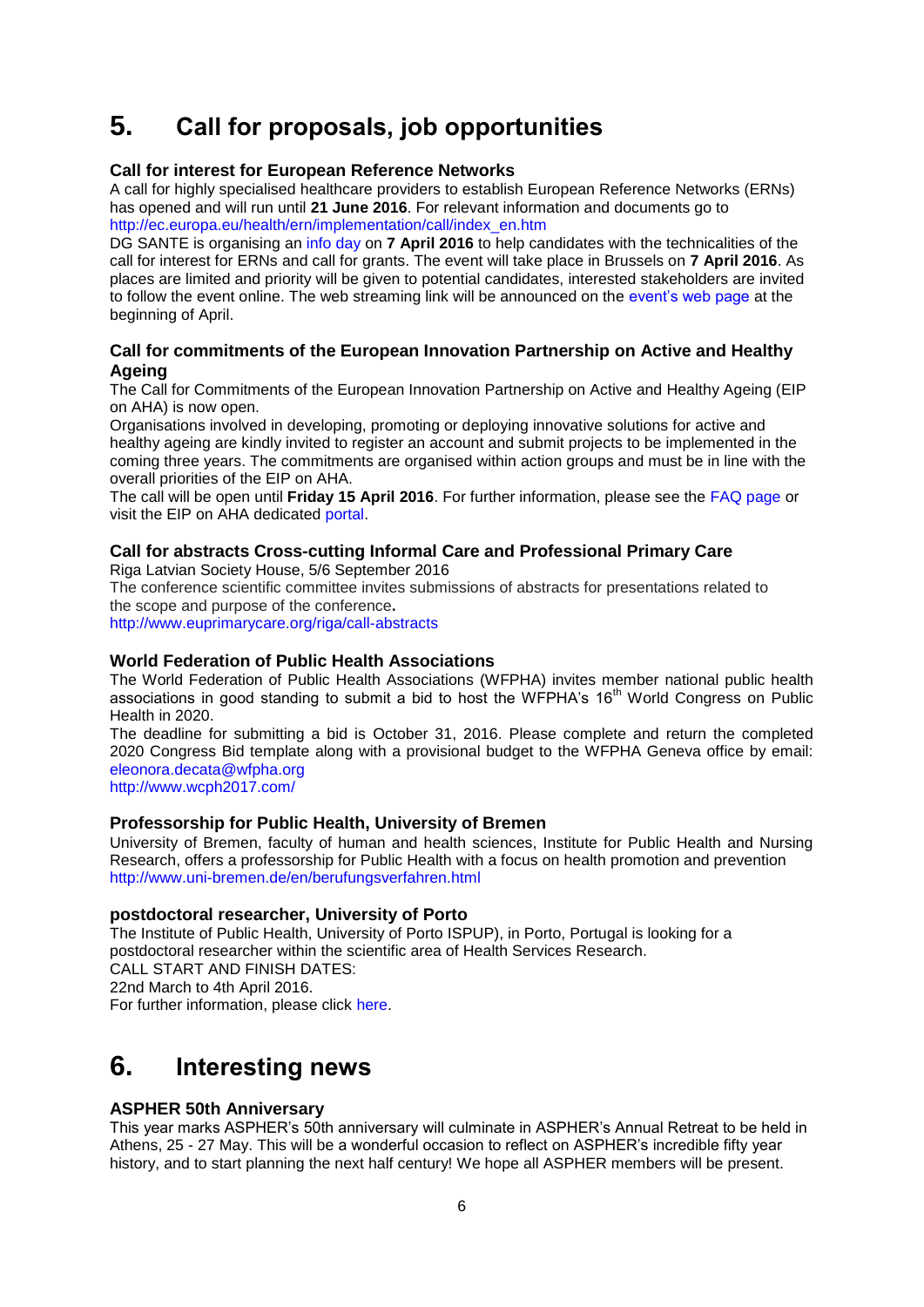More info will be available at [http://www.aspher.org](http://www.aspher.org/) and will follow on a regular basis throughout the year, updating everyone on upcoming events.

# <span id="page-6-0"></span>**ARNA final conference**

[Towards more prudent use of antibiotics in the European Union](https://www.nivel.nl/nl/node/4889) Associated event of the Dutch Presidency of the EU June 17 2016, Media Plaza, Jaarbeurs, Utrecht, the Netherlands

## <span id="page-6-1"></span>**LEPH2016: EUPHA President to be a keynote speaker.**

Renowned for his expertise in, and contribution to European public health, EUPHA's President **Martin McKee** will be addressing the 3rd International Conference on Law Enforcement and Public Health (LEPH2016). The conference will be held at the Meervaart Centre, Amsterdam from 2 - 5 October 2016. More information about the invited speakers go to [www.leph2016.com/program/invited](http://www.leph2016.com/program/invited-speakers/)[speakers/](http://www.leph2016.com/program/invited-speakers/) To secure your place in the program you must submit an abstract on line at [www.leph2016.com/program/call-for-abstracts](http://www.leph2016.com/program/call-for-abstracts) Abstracts close on 14 April. Learn more about LEPH2016 and register at [www.leph2016.com](http://www.leph2016.com/)

# <span id="page-6-2"></span>**Kick-off meeting of the third HTA Joint Action**

The kick-off meeting of "EUNetHTA 3" (2016-2019) – the third Joint Action which aims to pave the way for sustainable cooperation on Health Technology Assessment (HTA) in Europe took place in Amsterdam on 3 March 2016. Building on achievements of the previous two, the specific objective of this Joint Action, which will include 75 partners from 27 EU countries, is to strengthen cooperation between HTA bodies in the EU and increase and improve joint work. Participants to this meeting included representatives from HTA organisations, academia, patient groups, regulators, physicians and industry. Initial discussions will revolve around the types of barriers to EU cooperation on HTA that are currently encountered and potential solutions for overcoming them. [http://ec.europa.eu/health/technology\\_assessment/policy/index\\_en.htm](http://ec.europa.eu/health/technology_assessment/policy/index_en.htm)

## <span id="page-6-3"></span>**Spotlight on obesogenic environments**

The results of the four-year, EU-funded €3.7m SPOTLIGHT study into measures to prevent adult obesity and the role of the environment have been published. The research consortium developed tools for assessing the obesogenicity of urban environments using Google StreetView and investigated success factors in community level interventions. Details can be found in a summary [Briefing Paper,](http://www.worldobesity.org/site_media/uploads/SPOTLIGHT_for_policy-making-summary.pdf) an open-access [Supplement](http://www.worldobesity.org/site_media/uploads/SPOTLIGHT-How_local_neighbourhoods_can_raise_your_obesity_risk.pdf) in Obesity Reviews, and a piece on the British Medical Journal [website.](http://blogs.bmj.com/bmj/2016/02/02/tim-lobstein-community-interventions-for-healthy-bodyweight-can-we-make-them-work/) 

## <span id="page-6-4"></span>**Health costs from Balkan coal plants prompt call for EU policy rethink**

A new study from the Health and Environment Alliance (HEAL) quantifies the public health costs of polluted air from coal-fired power plants in the Western Balkans at up to 8.5 EUR billion per year. Fumes from these plants contribute to air pollution, which is a serious health risk in these countries. Polluted air is associated with unnecessarily high rates of premature death, chronic lung disease, heart conditions and asthma. HEAL says that Europe's leaders should support countries in the region by encouraging a move away from coal to improve health and tackle climate change. All resources available from [here.](http://www.env-health.org/resources/projects/coal-s-unpaid-health-bill/coal-s-unpaid-health-bill-in-the/)

## <span id="page-6-5"></span>**2016 European Young Leaders in Global Health Fellowship**

Child Family Health International is pleased to offer partial scholarships for select program dates. Since 2007, we have provided CFHI Global Health Scholars with more than \$100,000 in scholarship funding. CFHI is committed to working globally and addressing inequities. In line with this global lens, it is our policy to actively seek a diverse pool of candidates from a variety of backgrounds who are committed to the mission and vision of CFHI.

The scholarship deadline for Spring and Summer 2016 programs has passed. The scholarship application cycle for Fall 2016 programs will open on May 1, 2016. <https://www.cfhi.org/scholarships>

## <span id="page-6-6"></span>**Zika's link to Guillain-Barre syndrome**

During a seven-month outbreak of Zika virus infection that ended in April 2014, health officials in French Polynesia noticed an uptick in the number of patients showing up at hospitals with a rare but dangerous constellation of symptoms known as Guillain-Barre syndrome.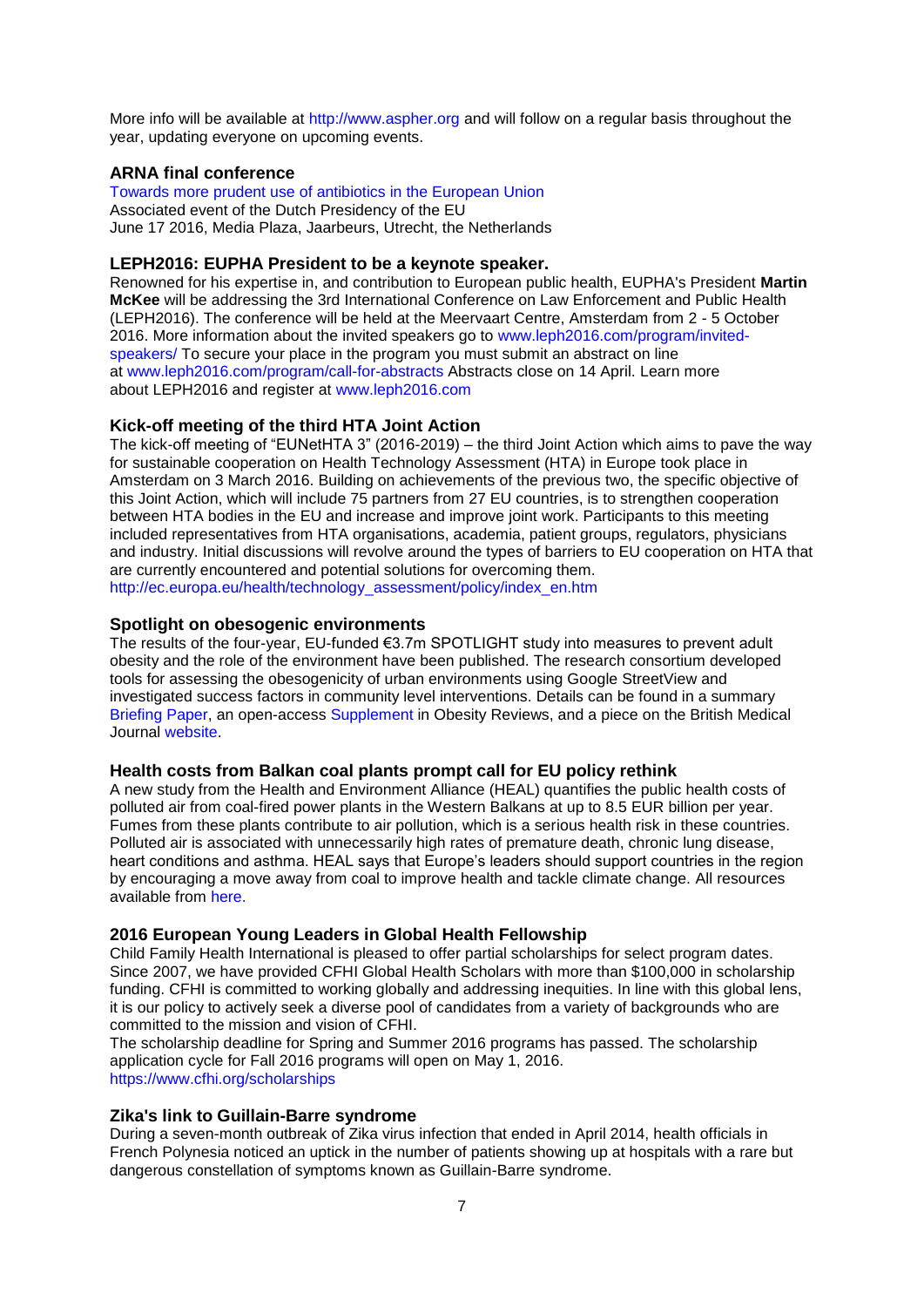Typically in the wake of a viral or bacterial infection, patients stricken with Guillain-Barre syndrome suffer a sudden onset of weakness, pain and paralysis in their legs and arms. Occasionally, paralysis progresses to the chest, impairing a patient's ability to breathe. Even with access to a respirator and intensive care, some 5% of those stricken by Guillain-Barre die. [http://www.publichealthnewswire.org/?p=1...](http://www.publichealthnewswire.org/?p=14770)

## <span id="page-7-0"></span>**Chronic conditions rise in older people**

The number of older people in England living with more than one chronic condition could have risen by ten per cent in the last decade putting increasing pressure on the NHS, new research has suggested. United Kingdom

[https://www.sciencedaily.com/releases/20...](http://euphapedia.eupha.org/newsletter/https:/www.sciencedaily.com/releases/2016/02/160229135345.htm?utm_source=feedburner&utm_medium=email&utm_campaign=Feed%3A+sciencedaily%2Fscience_society%2Fpublic_health+%28Public+Health+News+--+Scien)

## <span id="page-7-1"></span>**Study celebrates the success of EU air quality policy amidst Brexit uncertainty**

A study led by the University of Leeds has found that about 80,000 deaths are prevented each year due to the introduction of European Union (EU) policies and new technologies to reduce air pollution. [https://www.sciencedaily.com/releases/20...](http://euphapedia.eupha.org/newsletter/https:/www.sciencedaily.com/releases/2016/02/160229111933.htm?utm_source=feedburner&utm_medium=email&utm_campaign=Feed%3A+sciencedaily%2Fscience_society%2Fpublic_health+%28Public+Health+News+--+Scien)

## <span id="page-7-2"></span>**Gender gap in medical journal first authorship, new research reveals**

Women are under-represented among first authors of original research in high impact general medical journals, new research shows. The study investigated the representation of women among the first authors of original research articles published in the highest-ranked general medical journals over a period of 20 years.

[https://www.sciencedaily.com/releases/20...](http://euphapedia.eupha.org/newsletter/https:/www.sciencedaily.com/releases/2016/03/160303084815.htm?utm_source=feedburner&utm_medium=email&utm_campaign=Feed%3A+sciencedaily%2Fscience_society%2Fpublic_health+%28Public+Health+News+--+Scien)

## <span id="page-7-3"></span>**Experts make progress towards optimizing diabetes care on a global scale**

Diabetes is a significant global health problem, afflicting 382 million people worldwide with increasing prevalence rates and adverse effects on health, wellbeing, and society in general. Experts from around the world have synthesized a core set of recommendations using information from 14 countries as a basis in order to work towards optimizing diabetes care globally -- a critically important initiative to help stem the diabetes epidemic.

[https://www.sciencedaily.com/releases/20...](http://euphapedia.eupha.org/newsletter/https:/www.sciencedaily.com/releases/2016/03/160302121245.htm?utm_source=feedburner&utm_medium=email&utm_campaign=Feed%3A+sciencedaily%2Fscience_society%2Fpublic_health+%28Public+Health+News+--+Scien)

### <span id="page-7-4"></span>**Impact of climate change on food production could cause extra deaths in 2050**

Climate change could kill more than 500,000 adults in 2050 worldwide due to changes in diets and bodyweight from reduced crop productivity, according to new estimates. The research is the strongest evidence yet that climate change could have damaging consequences for food production and health worldwide.

[https://www.sciencedaily.com/releases/20...](http://euphapedia.eupha.org/newsletter/https:/www.sciencedaily.com/releases/2016/03/160302204506.htm?utm_source=feedburner&utm_medium=email&utm_campaign=Feed%3A+sciencedaily%2Fscience_society%2Fpublic_health+%28Public+Health+News+--+Scien)

## <span id="page-7-5"></span>**Early detection: Colorectal cancer rates declining in Germany**

The introduction of screening colonoscopy in Germany is showing results: Within ten years of the start of this screening program for the early detection of colorectal cancer, the number of new cases has significantly dropped in the age groups 55 years and over, research shows. [https://www.sciencedaily.com/releases/20...](http://euphapedia.eupha.org/newsletter/https:/www.sciencedaily.com/releases/2016/03/160311105656.htm?utm_source=feedburner&utm_medium=email&utm_campaign=Feed%3A+sciencedaily%2Fscience_society%2Fpublic_health+%28Public+Health+News+--+Scien)

#### <span id="page-7-6"></span>**Developing sustainable food cities**

The issue of global food security is a problem for us now, and for future generations. Perhaps the most visible issue is malnutrition, which affects millions in the developing world and poses a risk to many vulnerable people in the developed world. But the issue of global food security is much broader than the supply of food – it also refers to the challenges of our dependence on globally imported food, rising food prices, food waste and the provision of a nutritious, balanced diet. [https://www.sciencedaily.com/releases/20...](http://euphapedia.eupha.org/newsletter/https:/www.sciencedaily.com/releases/2016/03/160310080826.htm?utm_source=feedburner&utm_medium=email&utm_campaign=Feed%3A+sciencedaily%2Fscience_society%2Fpublic_health+%28Public+Health+News+--+Scien)

### <span id="page-7-7"></span>**Health experts call for improved TB care for refugees**

Refugees traveling across countries in Europe must have better access to Tuberculosis (TB) diagnostics and treatments in order to prevent a rise in new cases of the disease, according to experts.

[https://www.sciencedaily.com/releases/20...](http://euphapedia.eupha.org/newsletter/https:/www.sciencedaily.com/releases/2016/03/160323220411.htm?utm_source=feedburner&utm_medium=email&utm_campaign=Feed%3A+sciencedaily%2Fscience_society%2Fpublic_health+%28Public+Health+News+--+Scien)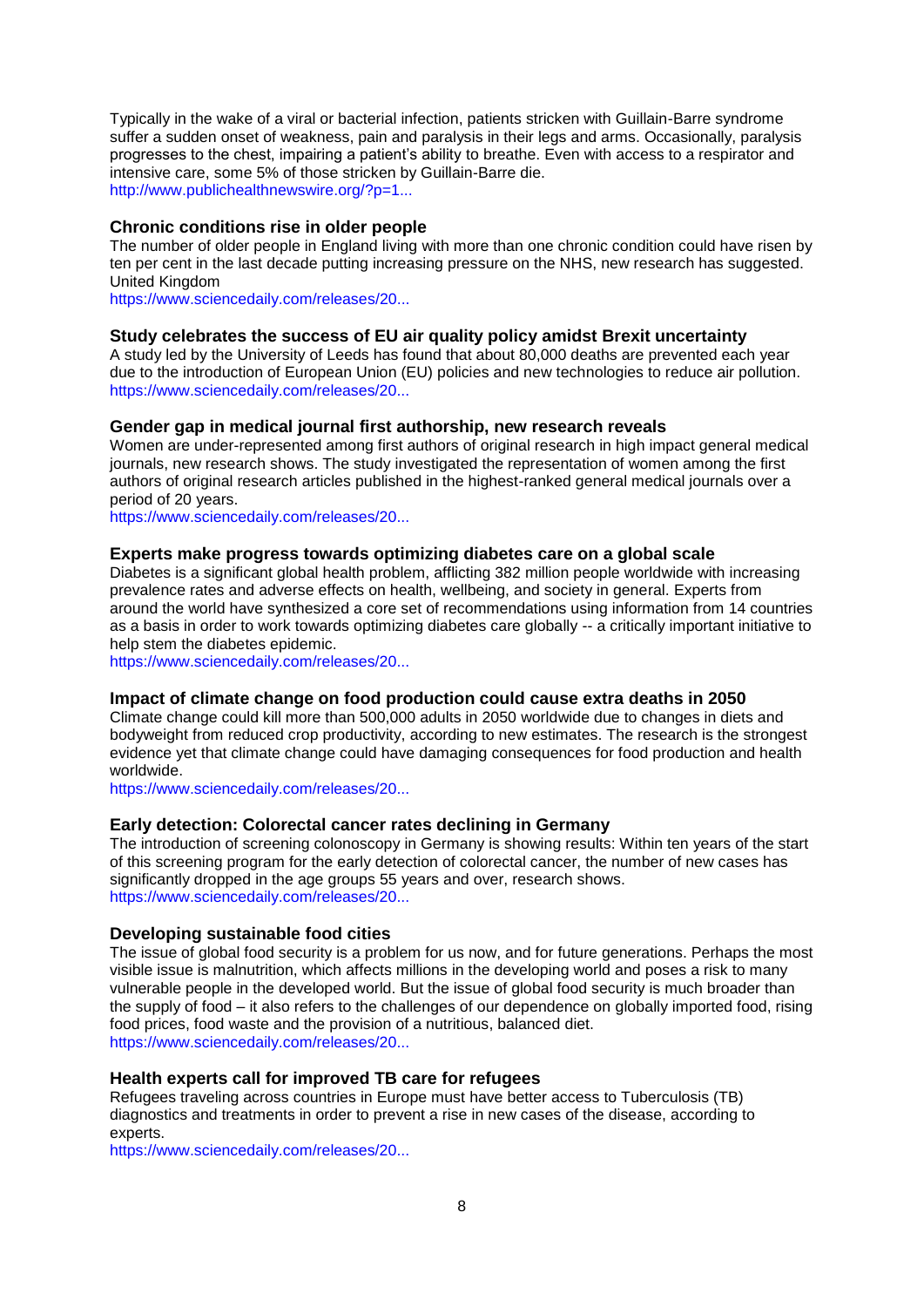# <span id="page-8-0"></span>**Remote Italian village could harbor secrets of healthy aging**

To understand how people can live longer throughout the world, researchers in the United States and Italy have teamed up to study a group of 300 citizens, all over 100 years old, living in a remote Italian village nestled between the ocean and mountains on the country's coast. Italy

[https://www.sciencedaily.com/releases/20...](http://euphapedia.eupha.org/newsletter/https:/www.sciencedaily.com/releases/2016/03/160329185329.htm?utm_source=feedburner&utm_medium=email&utm_campaign=Feed%3A+sciencedaily%2Fscience_society%2Fpublic_health+%28Public+Health+News+--+Scien)

# <span id="page-8-1"></span>**7. Upcoming courses and conferences**

| Title:                                   | Health in context: a course in multilevel analysis for public health and health<br>services research                                                               |
|------------------------------------------|--------------------------------------------------------------------------------------------------------------------------------------------------------------------|
| Date / location:                         | 11 Apr - 15 Apr 2016 / Utrecht, The Netherlands                                                                                                                    |
| Organiser                                | Netherlands Institute for Health Services Research (NIVEL)                                                                                                         |
| Title:<br>Date / location:<br>Organiser: | <b>The Geneva Health Forum</b><br>19 Apr 2016 - 21 Apr 2016 / Geneva, Switzerland<br><b>GHF</b>                                                                    |
| Title:<br>Organiser:                     | <b>Introduction to Health Technology Assessment</b><br>Date / location: 20 Apr 2016 - 23 Apr 2016 / Tirol, Austria<br><b>UMIT - University for Health Sciences</b> |
| Title:                                   | Young People's Mental Health in Europe: Promoting Prevention and Early                                                                                             |
|                                          | <b>Intervention Through Multi-Sector Cooperation</b>                                                                                                               |
| Date / location:<br>Organiser:           | 26 Apr 2016 / Brussels, Belgium<br><b>Public Policy Exchange</b>                                                                                                   |
|                                          |                                                                                                                                                                    |
| Title:                                   | The XIII International Congress on Obesity (ICO)                                                                                                                   |
| Date / location:                         | 1 May 2016 - 4 May 2016 / Vancouver, Canada                                                                                                                        |
| Organiser:                               | <b>ICO</b>                                                                                                                                                         |
| Title:                                   | Flagship course on health systems strengthening: focus on<br>noncommunicable diseases                                                                              |
| Date / location:                         | 9 May 2016 - 13 May 2016 / Barcelona, Spain                                                                                                                        |
| Organiser:                               | WHO, Regional office for Europe                                                                                                                                    |
| Title:<br>Date / location:<br>Organiser: | mHealth: Taking your Health in Hand Conference<br>19 May 2016 / Manchester, United Kingdom<br>University of Salford                                                |
| Title:                                   | <b>Health Services Research Europe Spring Meeting 2016: Call for abstracts and</b><br>registration                                                                 |
|                                          | Date / location: 19 May - 20 May 2016 / Utrecht, The Netherlands                                                                                                   |
| Organiser                                | <b>Health Services Research Europe</b>                                                                                                                             |
| Title:                                   | <b>IUHPE's 22nd World Conference on Health Promotion</b>                                                                                                           |
| Date / location:                         | 22 May 2016 - 26 May 2016 / Curitiba, Brazil                                                                                                                       |
| Organiser:                               | International Union for Health Promotion and Education                                                                                                             |
|                                          |                                                                                                                                                                    |
| Title:<br>Date / location:               | 16th International Conference on Integrated Care<br>23 May 2016 - 25 May 2016 / Barcelona, Spain                                                                   |
| Organiser:                               | International Foundation for Integrated Care                                                                                                                       |
|                                          |                                                                                                                                                                    |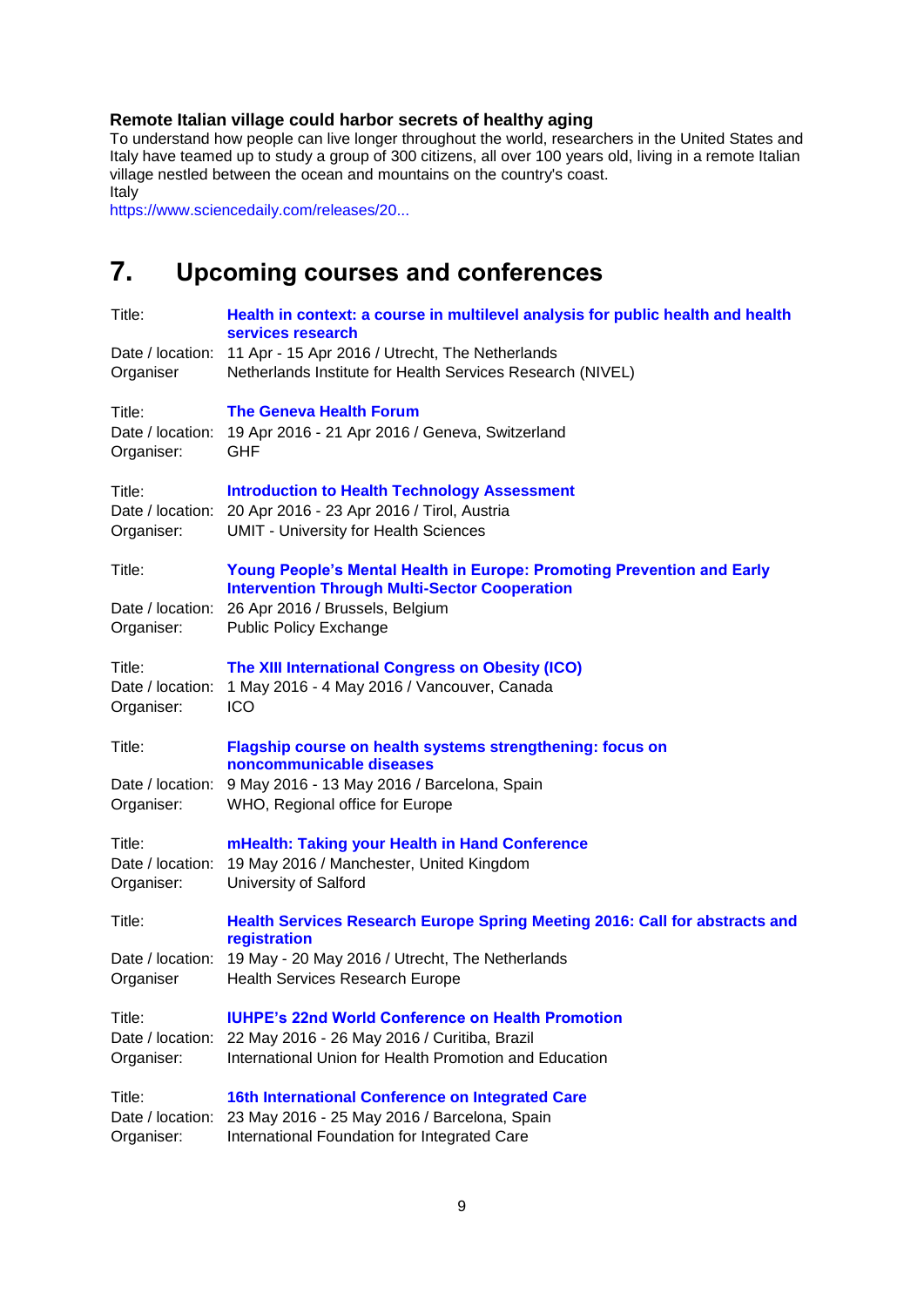| Title:<br>Organiser:               | Health policy: from local experience to global patterns and back again<br>Date / location: 23 May 2016 - 25 May 2016 / Jerusalem, Israel<br>The Israel National Institute For Health Policy Research                                |
|------------------------------------|-------------------------------------------------------------------------------------------------------------------------------------------------------------------------------------------------------------------------------------|
| Title:                             | Full online International Students' Conference in Public Health (Public Health<br>2nd DISCIPLE)                                                                                                                                     |
| Organiser:                         | Date / location: 23 May 2016 / Online<br>Cluj School of Public Health                                                                                                                                                               |
| Title:<br>Organiser:               | <b>Healtheurope 2016</b><br>Date / location: 25 May 2016 / Online!<br>healtheurope.eu                                                                                                                                               |
| Title:<br>Organiser:               | <b>Building the Future of Health</b><br>Date / location: 1 Jun 2016 - 4 Jun 2016 / Groningen, The Netherlands<br>Building the Future of Health and Healthy Ageing Network Northern Netherlands<br>(HANNN)                           |
| Title:<br>Organiser:               | <b>World Congress of Cardiology and Cardiovascular Health 2016</b><br>Date / location: 4 Jun 2016 - 7 Jun 2016 / Mexico City, Mexico<br><b>World Heart Federation</b>                                                               |
| Title:<br>Organiser:               | The VII Conference on childhood studies: Childhood in Everyday Life<br>Date / location: 6 Jun 2016 - 8 Jun 2016 / Turku, Finland<br>Finnish Society for Childhood Studies and the Child and Youth Research Institute<br><b>CYRI</b> |
| Title:<br>Organiser:               | <b>Determinants of Unusual and Differential Health Expectancy</b><br>Date / location: 8 Jun 2016 - 10 Jun 2016 / Vienna, Austria<br>28th REVES Meeting                                                                              |
| Title:<br>Organiser:               | <b>EUCONCIP Final Conference</b><br>Date / location: 8 Jun 2016 - 9 Jun 2016 / Brussels, Belgium<br><b>EUCONCIP</b>                                                                                                                 |
| Title:                             | <b>EHMA 2016 Annual Conference "New Models of Care. Reinventing Healthcare:</b><br>Why, What, How"                                                                                                                                  |
| Organiser:                         | Date / location: 14 Jun 2016 - 16 Jun 2016 / Porto, Portugal<br><b>EHMA</b>                                                                                                                                                         |
| Title:                             | ARNA Final Conference 2016: Towards a more prudent use of antibiotics in<br>the European Union                                                                                                                                      |
| Organiser:                         | Date / location: 17 Jun 2016 / Utrecht, The Netherlands<br>NIVEL, University of Antwerp                                                                                                                                             |
| Title:                             | 15th Annual International Conference on Health Economics, Management and<br><b>Policy</b>                                                                                                                                           |
| Organiser:                         | Date / location: 20 Jun 2016 - 23 Jun 2016 / Athens, Greece<br>The Athens Institute for Education and Research (ATINER)                                                                                                             |
| Title:<br>Organiser:<br>$\epsilon$ | 8th Nordic Health Promotion Research Conference<br>Date / location: 20-22 June 2016 / Jyvaskyla, Finland<br>Nordic Health Promotion Research Network                                                                                |
|                                    |                                                                                                                                                                                                                                     |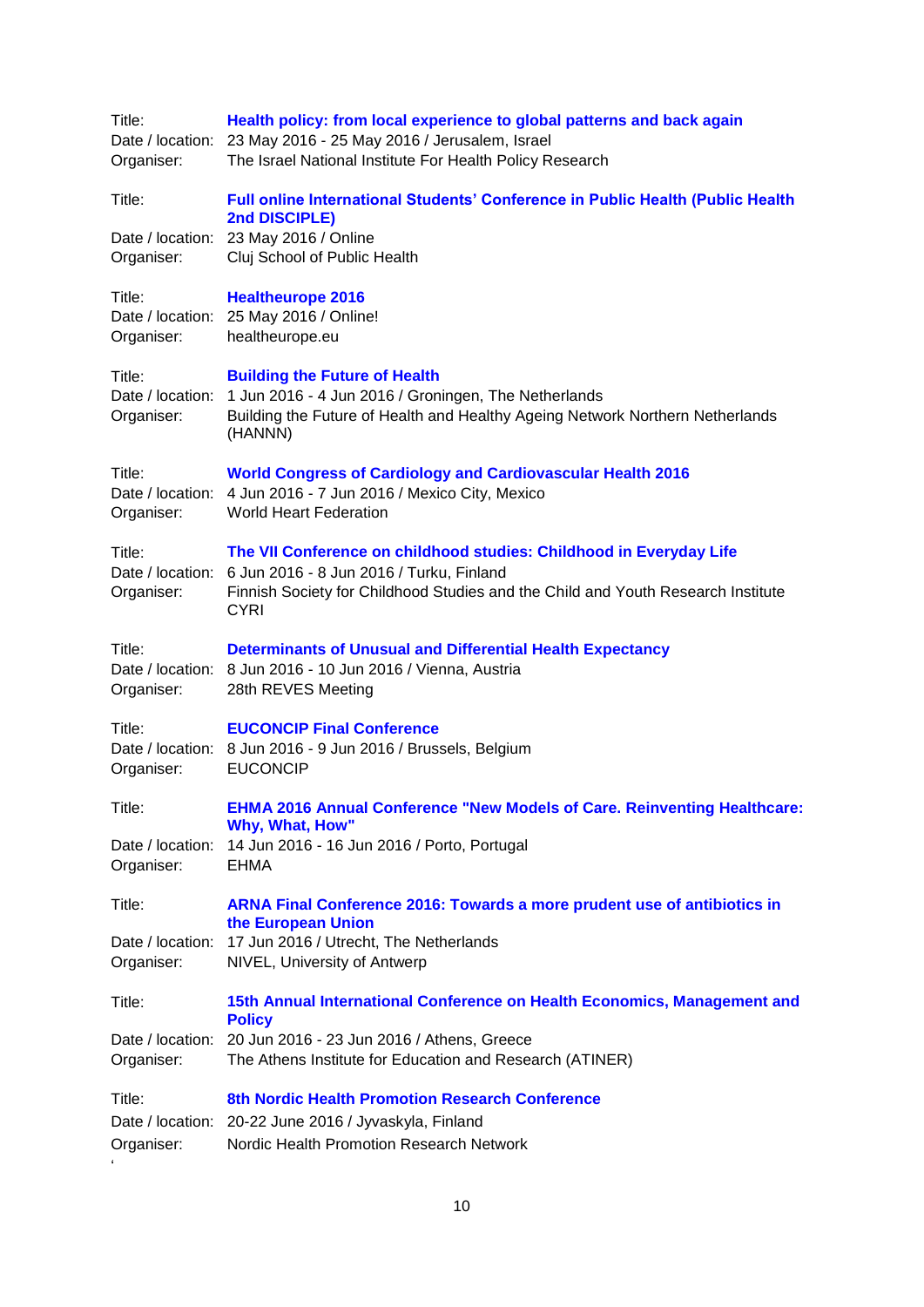| Title:<br>Organiser:                     | 6th European Conference on Migrant and Ethnic Minority Health<br>Date / location: 23 Jun 2016 - 25 Jun 2016 / Oslo, Norway<br>The Norwegian Center for Minority Health Research                                                            |
|------------------------------------------|--------------------------------------------------------------------------------------------------------------------------------------------------------------------------------------------------------------------------------------------|
| Title:<br>Organiser:                     | Is "Healthy lives: technologies, policies and experiences<br>Date / location: 27 Jun 2016 - 29 Jun 2016 / Geneva, Switzerland<br>The European Society for Health and Medical Sociology                                                     |
| Title:<br>Organiser:                     | <b>Summerschool on Health Law and Ethics 2016</b><br>Date / location: 30 Jun 2016 - 8 Jul 2016 / Rotterdam, The Netherlands<br><b>Erasmus University Rotterdam</b>                                                                         |
| Title:<br>Organiser:                     | 5th Annual International Festival of Public Health<br>Date / location: 1 Jul 2016 / Manchester, United Kingdom<br>Manchester Urban Collaboration on Health                                                                                 |
| Title:<br>Date / location:<br>Organiser: | 2016 Summer Course on Assessing Public Health in Emergency Situations<br>(APHES)<br>4 Jul 2016 - 15 Jul 2016 / Brussels, Belgium<br>Centre for Research on the Epidemiology of Disasters (CRED) at the Université<br>catholique de Louvain |
| Title:<br>Organiser:                     | <b>Observatory Venice Summer School 2016</b><br>Date / location: 24 Jul 2016 - 30 Jul 2016 / Island of San Servolo<br>European Observatory on Health Systems and Policies                                                                  |
| Title:<br>Organiser:                     | 2nd Annual International Conference on Public Health<br>Date / location: 28 Jul 2016 - 29 Jul 2016 / Colombo, Sri Lanka<br><b>ICOPH</b>                                                                                                    |
| Title:<br>Organiser:                     | <b>ETC- PHHP Summer Course</b><br>Date / location: 31 Jul 2016 - 13 Aug 2016 / Wageningen, Netherlands<br>Health and Society group, Wageningen University                                                                                  |
| Title:<br>Organiser                      | <b>MSc in Sustainability, Health and Wellbeing</b><br>Date / location: Sep 2016 / Online only<br>School of Community Health and Midwifery                                                                                                  |
| Title:<br>Date / location:<br>Organiser: | 28th Annual International Society for Environmental Epidemiology Conference<br>1 Sep 2016 - 4 Sep 2016 / Rome, Italy<br><b>ISEE</b>                                                                                                        |
| Title:<br>Organiser:                     | <b>Cross-cutting Informal Care and Professional Primary Care</b><br>Date / location: 5 Sep 2016 - 6 Sep 2016 / Riga, Latvia<br>European Forum for Primary Care                                                                             |
| Title:<br>Date / location:<br>Organiser: | 12th World Conference on Injury prevention and safety promotion (from<br>research to implementation)<br>18 Sep 2016 - 21 Sep 2016 / Tampere, Finland<br>National Institute for Health and Welfare                                          |
| Title:<br>Date / location:<br>Organiser: | <b>Summer School: Spatial Epidemiology, Climate and Health -</b><br>26 Sep 2016 - 30 Sep 2016 / Bielefeld, Germany<br>University of Bielefeld                                                                                              |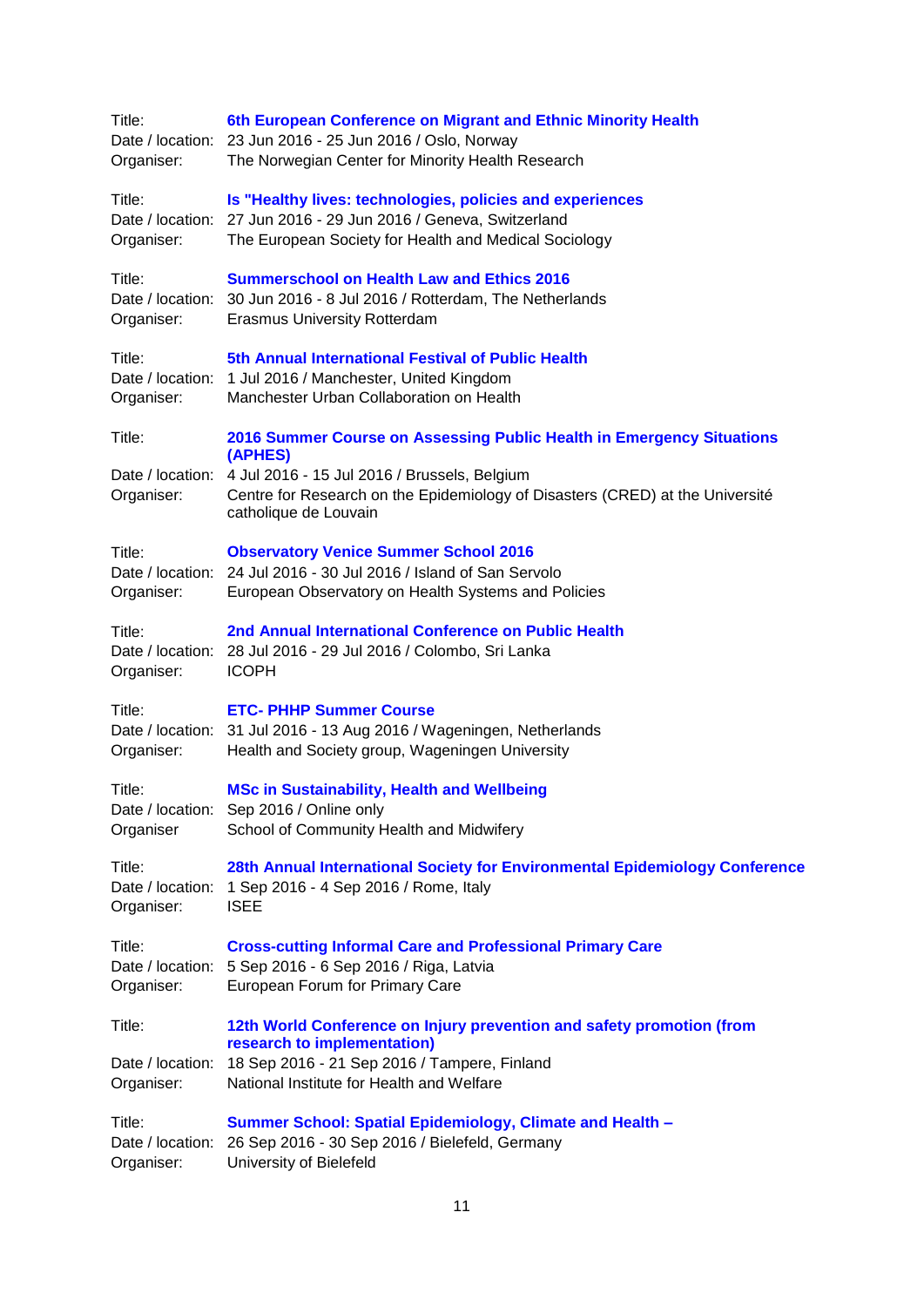| Title:               | <b>LEPH2016 3rd International Conference on Law Enforcement and Public</b><br><b>Health</b>                                                                                  |
|----------------------|------------------------------------------------------------------------------------------------------------------------------------------------------------------------------|
|                      | Date / location: 2 Oct 2016 - 5 Oct 2016 / Amsterdam, The Netherlands                                                                                                        |
| Organiser:           | Centre of Law Enforcement and Public Health                                                                                                                                  |
| Title:               | APHA 2016 Annual Meeting: Creating the healthiest nation: ensuring the right<br>to health                                                                                    |
|                      | Date / location: 29 Oct - 2 Nov 2016 / Denver, USA                                                                                                                           |
| Organiser:           | American Public Health Association                                                                                                                                           |
| Title:<br>Organiser: | Healthy aging at the crossroads: challenges and need for further action<br>Date / location: 30 Nov 2016 - 2 Dec 2016 / Istanbul, Turkey<br>The Healthy Community Association |
| Title:<br>Organiser: | <b>One Health EcoHealth 2016</b><br>Date / location: 4 Dec 2016 - 7 Dec 2016 / Melbourne, Australia<br>International Association for Ecology and Health                      |
| Title:<br>Organiser: | <b>15th World Congres on Public Health</b><br>Date / location: 3 Apr 2017 - 7 Apr 2017 / Melbourne, Australia<br>WFPHA and Tunisian Association of Health Promotion          |
| Title:<br>Organiser: | The Sixth ESWI Influenza Conference<br>Date / location: 10 Sep 2017 - 13 Sep 2017 / Riga, Latvia<br><b>ESWI</b>                                                              |

# <span id="page-11-0"></span>**8. Interesting publications**

[Ensuring innovation in diagnostics for bacterial infection: implications for policy](http://who.us4.list-manage.com/track/click?u=bb832ff4c9f8efad547ffcf69&id=f68f821d89&e=fb82f62761)

[New HiT for Israel: Health system is in the midst of numerous health reform efforts](http://who.us4.list-manage1.com/track/click?u=bb832ff4c9f8efad547ffcf69&id=42464ddc73&e=fb82f62761)

[New Health Systems in Transition \(HiT\) report for the United Kingdom: steady progress but renewed](http://who.us4.list-manage.com/track/click?u=bb832ff4c9f8efad547ffcf69&id=372f5105ab&e=fb82f62761)  [investment needed to advance outcomes](http://who.us4.list-manage.com/track/click?u=bb832ff4c9f8efad547ffcf69&id=372f5105ab&e=fb82f62761)

### **Strengthening Health System Governance:**

[http://www.euro.who.int/en/about-us/partners/observatory/publications/studies/strengthening-health](http://www.euro.who.int/en/about-us/partners/observatory/publications/studies/strengthening-health-system-governance-better-policies,-stronger-performance)[system-governance-better-policies,-stronger-performance](http://www.euro.who.int/en/about-us/partners/observatory/publications/studies/strengthening-health-system-governance-better-policies,-stronger-performance)

**Relationships between adverse childhood experiences and adult mental well-being: results from an English national household survey** [http://bmcpublichealth.biomedcentral.com...](http://bmcpublichealth.biomedcentral.com/articles/10.1186/s12889-016-2906-3)

**The HAPPY (Healthy and Active Parenting Programmme for early Years) feasibility randomised control trial: acceptability and feasibility of an intervention to reduce infant obesity** [http://bmcpublichealth.biomedcentral.com...](http://bmcpublichealth.biomedcentral.com/articles/10.1186/s12889-016-2861-z)

**Maternal, fetal and perinatal alterations associated with obesity, overweight and gestational diabetes: an observational cohort study (PREOBE)** [http://bmcpublichealth.biomedcentral.com...](http://bmcpublichealth.biomedcentral.com/articles/10.1186/s12889-016-2809-3)

**Beneficial changes in food consumption and nutrient intake after 10 years of follow-up in a Mediterranean cohort: the SUN project** [http://bmcpublichealth.biomedcentral.com...](http://bmcpublichealth.biomedcentral.com/articles/10.1186/s12889-016-2739-0)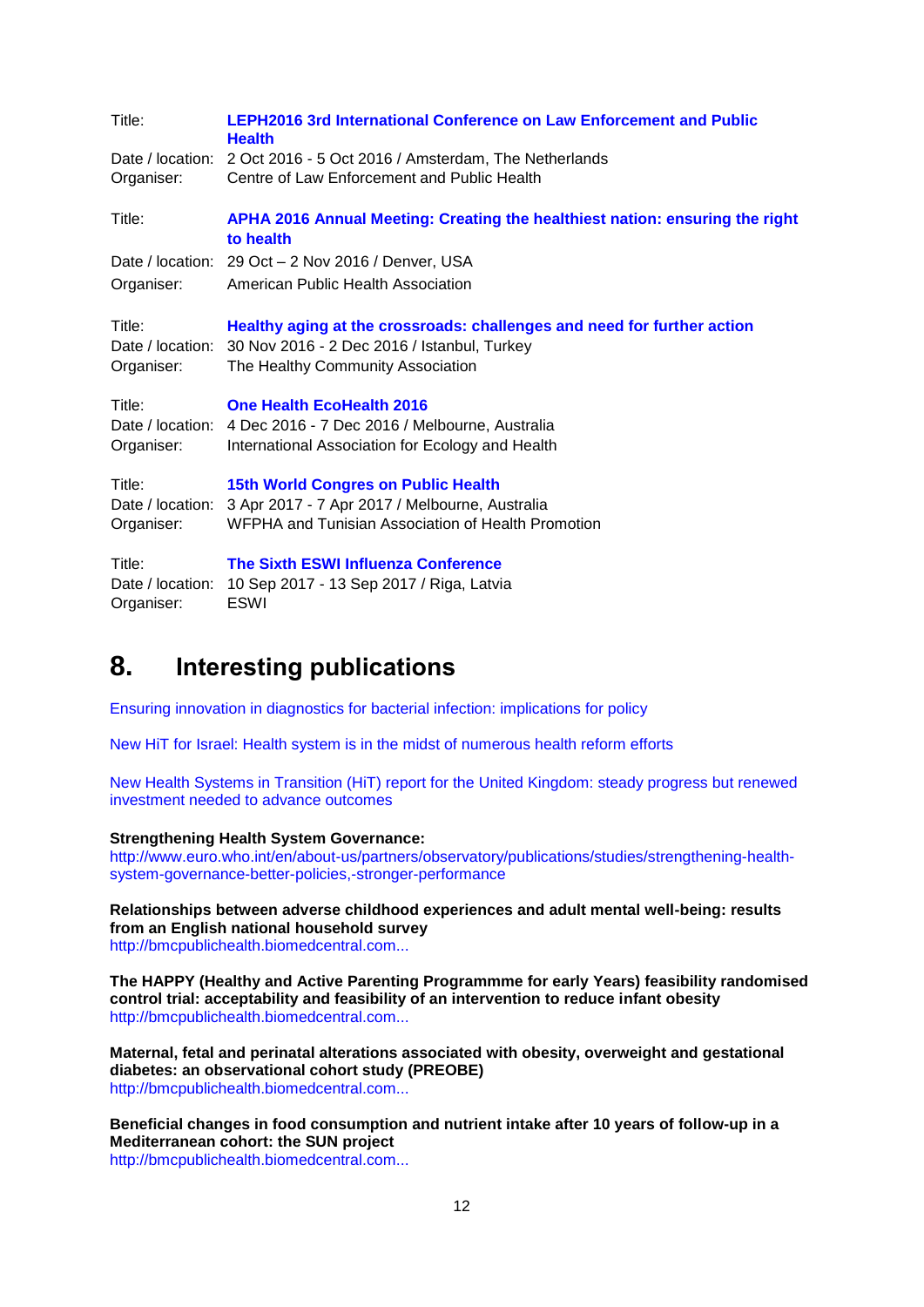**Prevalence of Chlamydia trachomatis and Neisseria gonorrhoeae infection in adolescents in Northern Italy: an observational school-based study** [http://bmcpublichealth.biomedcentral.com...](http://bmcpublichealth.biomedcentral.com/articles/10.1186/s12889-016-2839-x)

**Relationship between social network, social support and health behaviour in people with type 1 and type 2 diabetes: cross-sectional studies** [http://bmcpublichealth.biomedcentral.com...](http://bmcpublichealth.biomedcentral.com/articles/10.1186/s12889-016-2819-1)

**An experimental study exploring the impact of vignette gender on the quality of university students' mental health first aid for peers with symptoms of depression** [http://bmcpublichealth.biomedcentral.com...](http://bmcpublichealth.biomedcentral.com/articles/10.1186/s12889-016-2887-2)

**Do work-related factors contribute to differences in doctor-certified sick leave? A prospective study comparing women in health and social occupations with women in the general working population**

[http://bmcpublichealth.biomedcentral.com...](http://bmcpublichealth.biomedcentral.com/articles/10.1186/s12889-016-2908-1)

**Changes in mean serum lipids among adults in Germany: results from National Health Surveys 1997-99 and 2008-11**

[http://bmcpublichealth.biomedcentral.com...](http://bmcpublichealth.biomedcentral.com/articles/10.1186/s12889-016-2826-2)

**A survey of the governance capacity of national public health associations to enhance population health**

[http://bmcpublichealth.biomedcentral.com...](http://bmcpublichealth.biomedcentral.com/articles/10.1186/s12889-016-2935-y)

**First nationwide web-based surveillance system for influenza-like illness in pregnant women: participation and representativeness of the French G-GrippeNet cohort** [http://bmcpublichealth.biomedcentral.com...](http://bmcpublichealth.biomedcentral.com/articles/10.1186/s12889-016-2899-y)

**How are the employed and unemployed affected by the economic crisis in Spain? Educational inequalities, life conditions and mental health in a context of high unemployment** [http://bmcpublichealth.biomedcentral.com...](http://bmcpublichealth.biomedcentral.com/articles/10.1186/s12889-016-2934-z)

**Exploring synergistic interactions and catalysts in complex interventions: longitudinal, mixed methods case studies of an optimised multi-level suicide prevention intervention in four european countri**

[http://bmcpublichealth.biomedcentral.com...](http://bmcpublichealth.biomedcentral.com/articles/10.1186/s12889-016-2942-z)

**Use of a knowledge broker to establish healthy public policies in a city district: a developmental evaluation** [http://bmcpublichealth.biomedcentral.com...](http://bmcpublichealth.biomedcentral.com/articles/10.1186/s12889-016-2832-4)

**A systematic review of the health and well-being impacts of school gardening: synthesis of quantitative and qualitative evidence**

[http://bmcpublichealth.biomedcentral.com...](http://bmcpublichealth.biomedcentral.com/articles/10.1186/s12889-016-2941-0)

# <span id="page-12-0"></span>**9. European Commission news**

**Call for proposals for projects HP-PJ-2016**

The call is based on the third programme for the Union's action in the field of health (2014-2020) and the 2016 Annual Work Programme.

The [2016 work plan](http://ec.europa.eu/health/programme/events/adoption_workplan_2016_en.htm) sets out details of the financing mechanisms and priority areas for action to implement the programme. Deadline for submission of proposals: 2 June 2016

#### **Health Programme 2014-2020: Commission adopts Work Programme for 2016**

Calls for tenders for specific services described in the 2016 Work Programme will be announced on [Chafea's website](http://ec.europa.eu/chafea/) at a later date.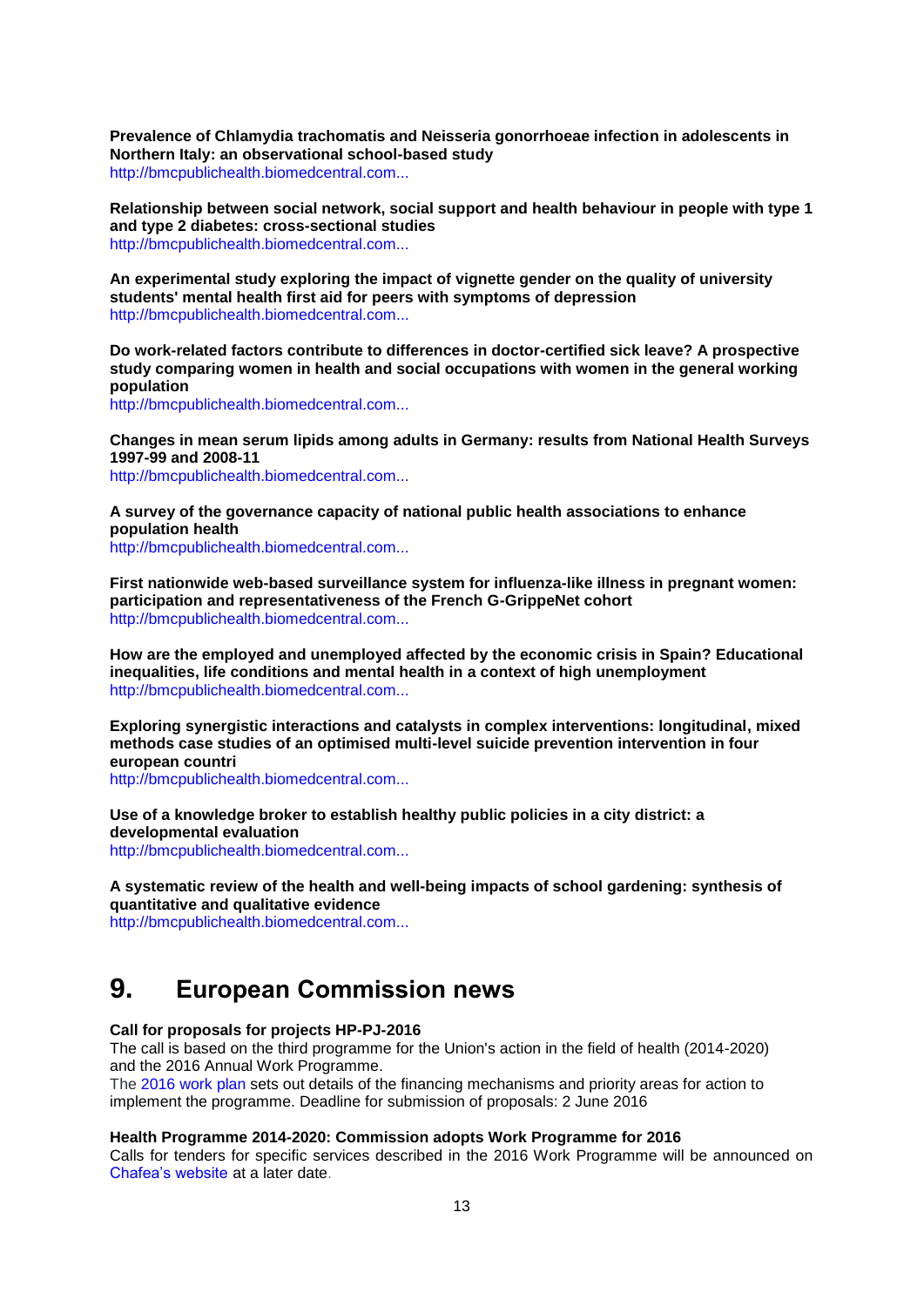For more information on the Health Programme, and to read the 2016 Work Programme in full, see: [http://ec.europa.eu/health/programme/policy/index\\_en.htm](http://ec.europa.eu/health/programme/policy/index_en.htm)

#### **Biocides**

[Commission published its Report on the Sustainable use of Biocides](http://ec.europa.eu/dgs/health_food-safety/dyna/enews/enews.cfm?al_id=1674)

## **Blood, tissues and organs**

[Toolbox on Living Kidney Donation](http://ec.europa.eu/health/blood_tissues_organs/docs/eutoolbox_living_kidney_donation_en.pdf) Developed by the EU Working group on Living Donation under the EU Action Plan on Organ Donation and Transplantation, for National Authorities.

[Meeting of the Competent Authorities for Tissues and Cells \(3-4 December 2015\)](http://ec.europa.eu/health/blood_tissues_organs/events/ev_20151203_en.htm) Summary minutes of the meeting

[Single European Code \(SEC\) for tissues and cells \(new web page\)](http://ec.europa.eu/health/blood_tissues_organs/tissues/single_european_code/index_en.htm)

[Toolbox on Living Kidney Donation](http://ec.europa.eu/health/blood_tissues_organs/docs/eutoolbox_living_kidney_donation_en.pdf) Developed by the EU Working group on Living Donation under the EU Action Plan on Organ Donation and Transplantation, for National Authorities.

[Meeting of Competent authorities for blood and blood components \(11-12 November 2015\)](http://ec.europa.eu/health/blood_tissues_organs/docs/ev_20151111_mi_en.pdf) Summary report of the meeting

### **Cross-border care**

[List of National Contact Points updated](http://ec.europa.eu/health/cross_border_care/docs/cbhc_ncp_en.pdf)

#### **EU in the world**

[Global Health Policy Forum \(25 February 2016\)](http://ec.europa.eu/health/eu_world/events/ev_20160225_en.htm) Presentations of the meeting

#### **European Reference Networks**

[European Reference Networks: Two important dates to note!](http://ec.europa.eu/dgs/health_food-safety/dyna/enews/enews.cfm?al_id=1672) The date of the launch of the call for interest for ERNs has been confirmed as 16 March 2016 and an "info day" regarding this call will be organised on 7 April 2016.

[Call for European Reference Network -](http://ec.europa.eu/health/ern/events/ev_20160407_en.htm) Info Day (Brussels, 7 April 2016) Registration open [Call for interest for European Reference Networks is launched](http://ec.europa.eu/dgs/health_food-safety/dyna/enews/enews.cfm?al_id=1673)

#### **Food safety**

IL Israel - [Organic production](http://ec.europa.eu/food/fvo/rep_details_en.cfm?rep_inspection_ref=2015-7353)

FR France - [Protected Designation of Origin \(PDO\), Protected Geographical Indications \(PGI\) and](http://ec.europa.eu/food/fvo/rep_details_en.cfm?rep_inspection_ref=2015-7413)  [Traditional Specialities Guaranteed \(TSG\) for agricultural products and foodstuffs](http://ec.europa.eu/food/fvo/rep_details_en.cfm?rep_inspection_ref=2015-7413) PT Portugal - [evaluate the application of re-enforced checks on imported products of animal origin](http://ec.europa.eu/food/fvo/rep_details_en.cfm?rep_inspection_ref=2015-7442) HU Hungary - [Animal Health](http://ec.europa.eu/food/fvo/rep_details_en.cfm?rep_inspection_ref=2015-7568)

#### **Health-EU newsletter**

["Tackling rare diseases requires rare degree of cooperation"](http://ec.europa.eu/health/newsletter/171/newsletter_en.htm) Editorial by Till Voigtländer, Austrian representative to the Expert Group on Rare Diseases and Expert on the Board of Member States on European Reference networks.

#### **Health Indicators**

[Indicators on life expectancy at birth and at age 65 by sex updated with 2014 data \(ECHI 10\)](http://ec.europa.eu/health/indicators/echi/list/index_en.htm#id2) [Indicators on life expectancy by sex and educational attainment updated with 2013 data \(ECHI 10\)](http://ec.europa.eu/health/indicators/echi/list/index_en.htm#id2) [Indicators on injuries at workplace by sex and age groups updated with 2013 data \(ECHI 31\)](http://ec.europa.eu/health/indicators/echi/list/index_en.htm#id2) [Indicator on self-perceived health by sex, age and educational level updated with 2014 data \(ECHI 33\)](http://ec.europa.eu/health/indicators/echi/list/index_en.htm#id2) [Indicator on self-reported chronic morbidity by sex, age and educational level updated with 2014 data](http://ec.europa.eu/health/indicators/echi/list/index_en.htm#id2)  [\(ECHI 34\)](http://ec.europa.eu/health/indicators/echi/list/index_en.htm#id2)

[Indicator on total fertility rate updated with 2014 data \(ECHI 4\)](http://ec.europa.eu/health/indicators/echi/list/index_en.htm#id1)

#### **Health programme**

[Health Programme 2014-2020: Commission adopts Work Programme for 2016](http://ec.europa.eu/dgs/health_food-safety/dyna/enews/enews.cfm?al_id=1667) The overall total amount of EU funding available in 2016 covering grants and tenders is nearly €58 million. Calls for proposals for projects will be launched in March 2016.

#### **Health technology assessment**

[Kick-off meeting of the third HTA Joint Action: 3 March 2016](http://ec.europa.eu/dgs/health_food-safety/dyna/enews/enews.cfm?al_id=1668) "EUNetHTA 3" (2016-2019) aims to pave the way for sustainable cooperation on Health Technology Assessment (HTA) in Europe. The specific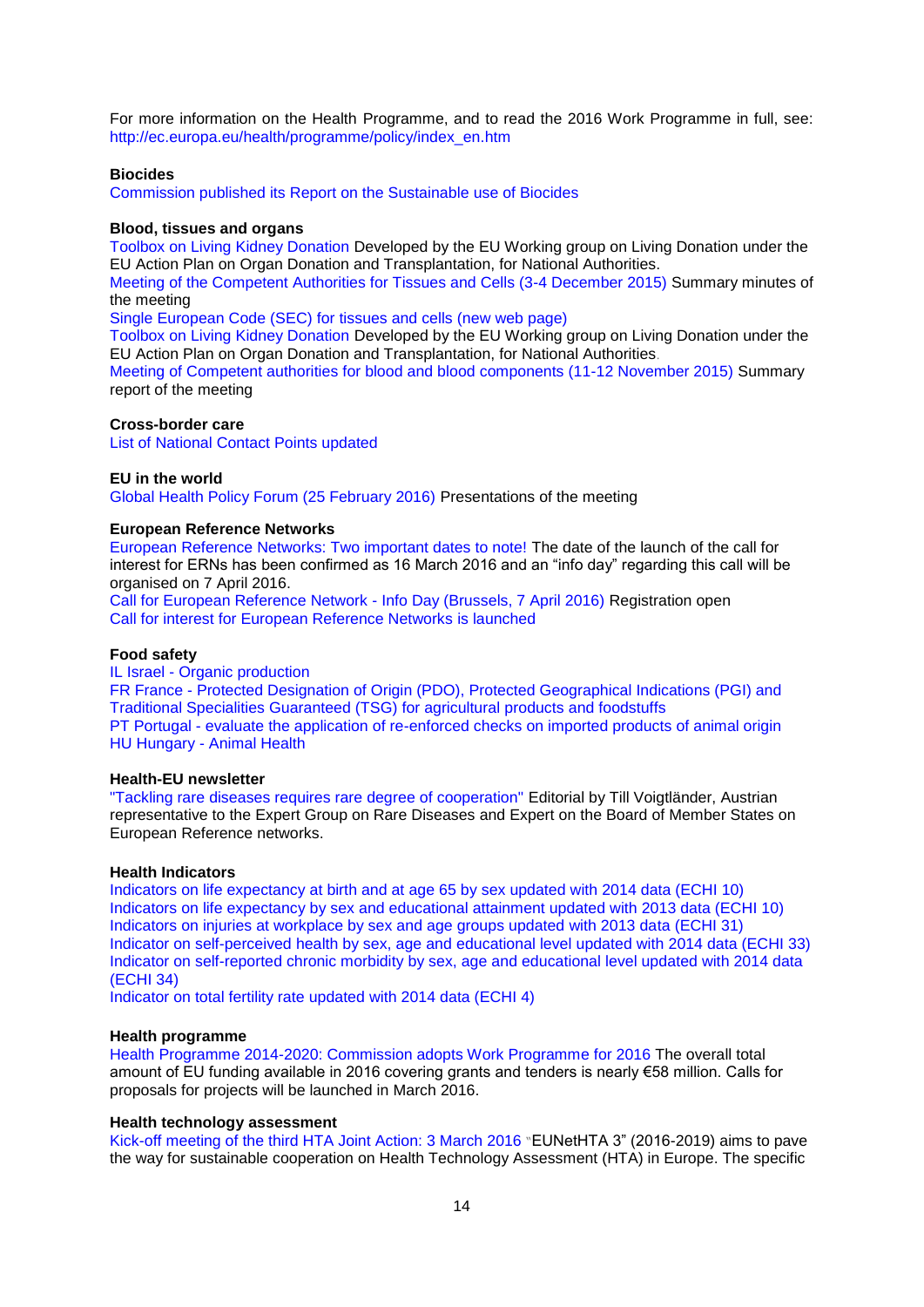objective of this Joint Action, which will include 75 partners from 27 EU countries, is to strengthen cooperation between HTA bodies in the EU and increase and improve joint work.

### **Medicinal products for human use**

[Launch of 'PRIME' scheme to pave the way for promising medicines](http://ec.europa.eu/dgs/health_food-safety/dyna/enews/enews.cfm?al_id=1670)

#### **Nutrition and physical activity**

Spreading the 'love' – ['We love eating' concept jumps city limits](http://ec.europa.eu/health/nutrition_physical_activity/projects/ep_funded_projects_en.htm#fragment0) [New 'SciView' pilot project preparing to gather evidence for a healthier EU](http://ec.europa.eu/health/nutrition_physical_activity/projects/ep_funded_projects_en.htm#fragment4)

#### **Outbreak of Zika Virus Disease**

[Interim guidance for healthcare providers](http://ec.europa.eu/health/preparedness_response/docs/zika_20160215_infoclinicians_en.pdf) Technical document prepared by ECDC on 15 February 2016 and endorsed by the HSC during the audio-conference of 24 February 2016 Flash report - [Audio conference of the HSC on the latest developments of the Zika virus outbreak \(17](http://ec.europa.eu/health/preparedness_response/docs/zika_ev_20160317_flash_en.pdf)  [March 2016\)](http://ec.europa.eu/health/preparedness_response/docs/zika_ev_20160317_flash_en.pdf)

#### **Nutrition and physical activity**

[New 'SciView' pilot project preparing to gather evidence for a healthier EU](http://ec.europa.eu/health/nutrition_physical_activity/projects/ep_funded_projects_en.htm#fragment4)

## **Public health**

[Call for experts on ad hoc rapid risk assessment of chemical threats](http://ec.europa.eu/health/scientific_committees/call_experts/call_experts_2016_en.htm)

[Public Hearing on the SCENIHR Opinion 'Biological effects of ultraviolet radiation relevant to health](http://ec.europa.eu/health/scientific_committees/events/ev_20160412_en.htm)  [with particular reference to sunbeds for cosmetic purposes', Luxembourg, 12 April 2016](http://ec.europa.eu/health/scientific_committees/events/ev_20160412_en.htm) Draft programme

[The Members of the new Scientific Committees 2016-2021 have been appointed](http://ec.europa.eu/health/scientific_committees/legal_documents/index_en.htm) Read their names and the names of candidates in the reserve list

[Health inequalities are getting worse according to leading health organisations –](http://ec.europa.eu/health/social_determinants/projects/ep_funded_projects_en.htm) First insights of new [VulnerABLE pilot project](http://ec.europa.eu/health/social_determinants/projects/ep_funded_projects_en.htm)

["Tackling rare diseases requires rare degree of cooperation"](http://ec.europa.eu/health/newsletter/171/newsletter_en.htm) Editorial by Till Voigtländer, Austrian representative to the Expert Group on Rare Diseases and Expert on the Board of Member States on European Reference networks.

[Meeting of Competent authorities for blood and blood components \(11-12 November 2015\) S](http://ec.europa.eu/health/blood_tissues_organs/docs/ev_20151111_mi_en.pdf)ummary report of the meeting

## **Scientific committees**

SCHER - [Minutes of 4th Working Group Meeting on Rapid Risk Assessment of 26 February 2016](http://ec.europa.eu/health/scientific_committees/environmental_risks/docs/scher_miwg_074.pdf) SCENIHR - [Minutes of Working Group Meeting on Tobacco additives of 18 February 2016](http://ec.europa.eu/health/scientific_committees/emerging/docs/scenihr_miwg_230.pdf) SCENIHR - [Minutes of the 14th Plenary meeting, Luxembourg, 16 February 2016](http://ec.europa.eu/health/scientific_committees/emerging/docs/scenihr_mi_plenary_14_en.pdf)

[SCCS Opinions on OPP and carbon black \(nano\) in cosmetic products were published in "Regulatory](http://ec.europa.eu/health/scientific_committees/scientific_journals/index_en.htm#cat_cosmetic)  [Toxicology and Pharmacology"](http://ec.europa.eu/health/scientific_committees/scientific_journals/index_en.htm#cat_cosmetic) 

[The Members of the new Scientific Committees 2016-2021 have been appointed](http://ec.europa.eu/health/scientific_committees/legal_documents/index_en.htm) Read their names and the names of candidates in the reserve list

[Public Hearing on the SCENIHR Opinion 'Biological effects of ultraviolet radiation relevant to health](http://ec.europa.eu/health/scientific_committees/events/ev_20160412_en.htm)  [with particular reference to sunbeds for cosmetic purposes', Luxembourg, 12 April 2016](http://ec.europa.eu/health/scientific_committees/events/ev_20160412_en.htm) Draft programme now available

#### **Preparedness and response**

[Publication of first call for tender in the context of the Joint Procurement Agreement](http://ec.europa.eu/dgs/health_food-safety/dyna/enews/enews.cfm?al_id=1675)

#### **Social determinants and health inequalities**

<span id="page-14-0"></span>[Health inequalities are getting worse according to leading health organisations –](http://ec.europa.eu/health/social_determinants/projects/ep_funded_projects_en.htm) First insights of new [VulnerABLE pilot project](http://ec.europa.eu/health/social_determinants/projects/ep_funded_projects_en.htm)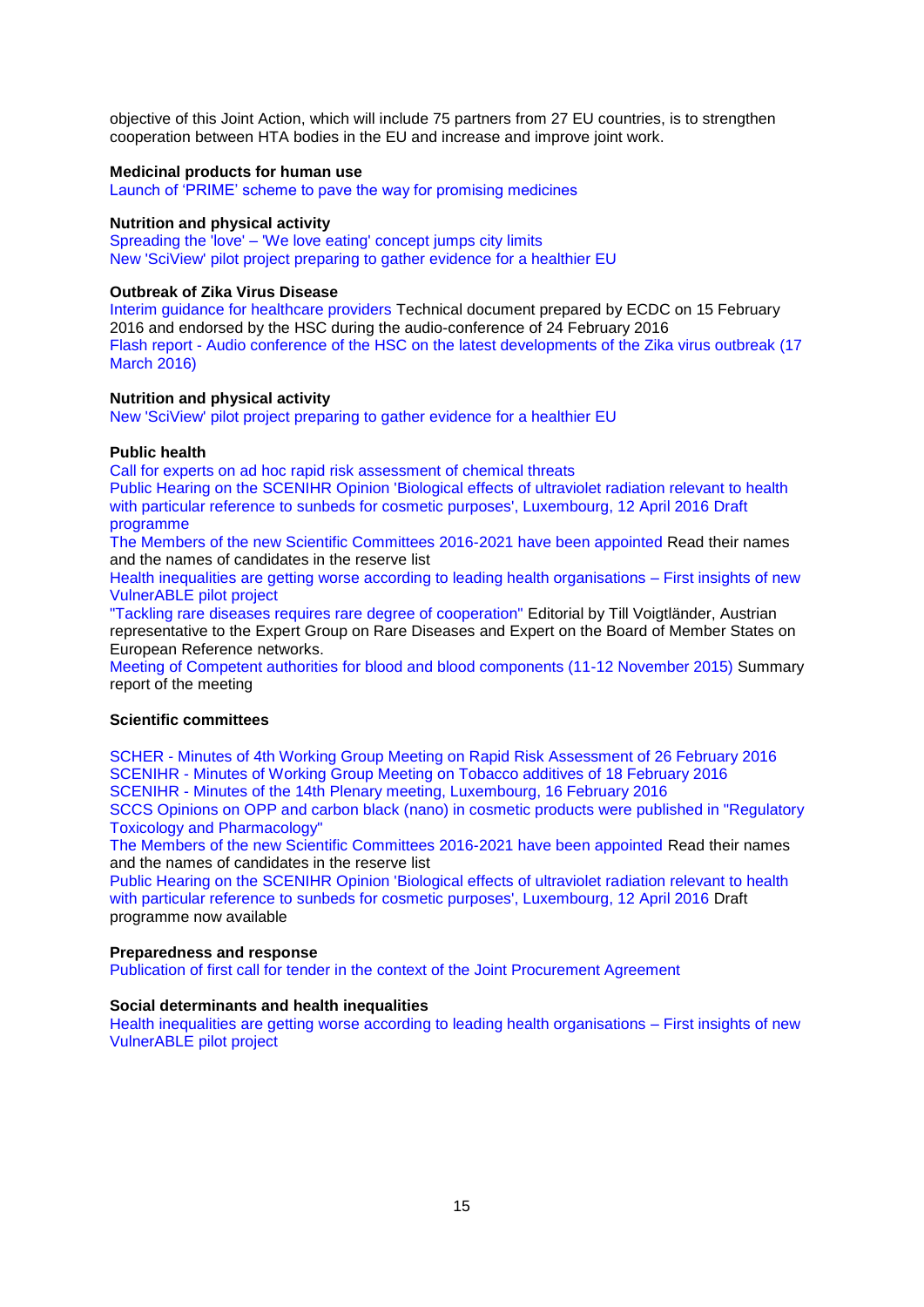# **10. European Centre for Disease Prevention and Control news**

## **Eurosurveillance, Volume 21, Issue 12, 24 March 2016 In this issue:**

## **EDITORIALS**

Impact of migration on tuberculosis epidemiology and control in the EU/EEA <http://www.eurosurveillance.org/ViewArticle.aspx?ArticleId=21421>

## RAPID COMMUNICATIONS

Increased incidence of invasive meningococcal disease of serogroup C / clonal complex 11, Tuscany, Italy, 2015 to 2016 <http://www.eurosurveillance.org/ViewArticle.aspx?ArticleId=21423>

Presentation with gastrointestinal symptoms and high case fatality associated with group W meningococcal disease (MenW) in teenagers, England, July 2015 to January 2016 <http://www.eurosurveillance.org/ViewArticle.aspx?ArticleId=21422>

## RESEARCH ARTICLES

The effect of migration within the European Union/European Economic Area on the distribution of tuberculosis, 2007 to 2013

<http://www.eurosurveillance.org/ViewArticle.aspx?ArticleId=21419> Migration-related tuberculosis: epidemiology and characteristics of tuberculosis cases originating outside the European Union and European Economic Area, 2007 to 2013 <http://www.eurosurveillance.org/ViewArticle.aspx?ArticleId=21418>

### **NEWS**

WHO publishes an implementation framework on active tuberculosis drug-safety monitoring and management (aDSM) <http://www.eurosurveillance.org/ViewArticle.aspx?ArticleId=21420>

## **Eurosurveillance, Volume 21, Issue 11, 17 March 2016**

In this issue:

## RAPID COMMUNICATIONS

Early findings in outbreak of haemolytic uraemic syndrome among young children caused by Shiga toxin-producing Escherichia coli, Romania, January to February 2016 <http://www.eurosurveillance.org/ViewArticle.aspx?ArticleId=21417> Measles outbreak in a refugee settlement in Calais, France: January to February 2016 <http://www.eurosurveillance.org/ViewArticle.aspx?ArticleId=21413> Steady increase of lymphogranuloma venereum cases, Czech Republic, 2010 to 2015 <http://www.eurosurveillance.org/ViewArticle.aspx?ArticleId=21412>

## RESEARCH ARTICLES

Risk assessment, risk management and risk based monitoring following a reported accidental release of poliovirus in Belgium, September to November 2014 <http://www.eurosurveillance.org/ViewArticle.aspx?ArticleId=21414>

## SURVEILLANCE REPORT

Interim estimates of 2015/16 vaccine effectiveness against influenza A(H1N1)pdm09, Canada, February 2016 <http://www.eurosurveillance.org/ViewArticle.aspx?ArticleId=21415>

MEETING REPORT ESCAIDE 2015: an operational scientific conference on infectious diseases for professionals from Europe and beyond <http://www.eurosurveillance.org/ViewArticle.aspx?ArticleId=21416>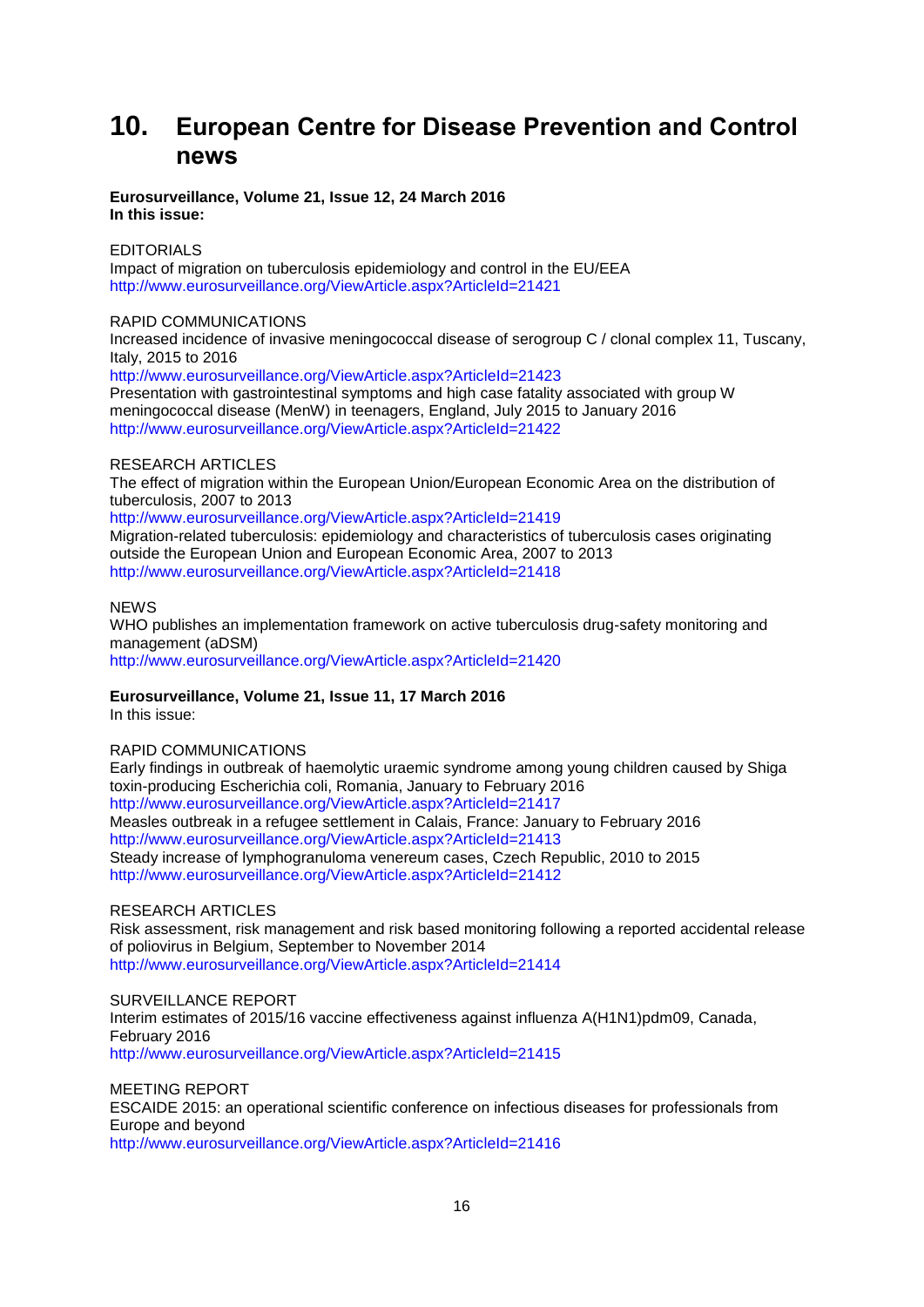### **Eurosurveillance, Volume 21, Issue 10, 10 March 2016**

In this issue:

#### RAPID COMMUNICATIONS

Isolation of infectious Zika virus from saliva and prolonged viral RNA shedding in a traveller returning from the Dominican Republic to Italy, January 2016 <http://www.eurosurveillance.org/ViewArticle.aspx?ArticleId=21409> Profile of illness in Syrian refugees: A GeoSentinel analysis, 2013 to 2015 <http://www.eurosurveillance.org/ViewArticle.aspx?ArticleId=21407>

## RESEARCH ARTICLES

Waning immunity against mumps in vaccinated young adults, France 2013 <http://www.eurosurveillance.org/ViewArticle.aspx?ArticleId=21404> Children and young people with perinatal HIV in Europe: epidemiological situation in 2014 and implications for the future <http://www.eurosurveillance.org/ViewArticle.aspx?ArticleId=21410>

#### LETTERS

Letter to the editor: diagnostic challenges to be considered regarding Zika virus in the context of the presence of the vector *Aedes albopictus* in Europe

<http://www.eurosurveillance.org/ViewArticle.aspx?ArticleId=21408> Authors' reply: diagnostic challenges to be considered regarding Zika virus in the context of the presence of the vector *Aedes albopictus* in Europe <http://www.eurosurveillance.org/ViewArticle.aspx?ArticleId=21411>

# NEWS

ECDC publishes updated evidence-based guidance for chlamydia prevention and control and makes latest chlamydia figures available online through interactive Surveillance Atlas <http://www.eurosurveillance.org/ViewArticle.aspx?ArticleId=21405>

**MISCELLANEOUS** Erratum for Euro Surveill. 2014;19(17) <http://www.eurosurveillance.org/ViewArticle.aspx?ArticleId=21406>

### **Eurosurveillance, Volume 21, Issue 9, 03 March 2016**

In this issue:

EDITORIALS Plasmid-mediated colistin resistance (mcr-1 gene): three months later, the story unfolds <http://www.eurosurveillance.org/ViewArticle.aspx?ArticleId=21403>

#### RAPID COMMUNICATIONS

Zika virus detection in urine from patients with Guillain-Barré syndrome on Martinique, January 2016 <http://www.eurosurveillance.org/ViewArticle.aspx?ArticleId=21400>

RESEARCH ARTICLES Presence of mcr-1-positive Enterobacteriaceae in retail chicken meat but not in humans in the Netherlands since 2009 <http://www.eurosurveillance.org/ViewArticle.aspx?ArticleId=21396>

## SURVEILLANCE REPORT

The measles outbreak in Bulgaria, 2009–2011: An epidemiological assessment and lessons learnt <http://www.eurosurveillance.org/ViewArticle.aspx?ArticleId=21399>

## **NEWS**

WHO publishes viral hepatitis surveillance guide <http://www.eurosurveillance.org/ViewArticle.aspx?ArticleId=21398>

#### **MISCELLANEOUS**

In the national epidemiological bulletins – a selection from current issues